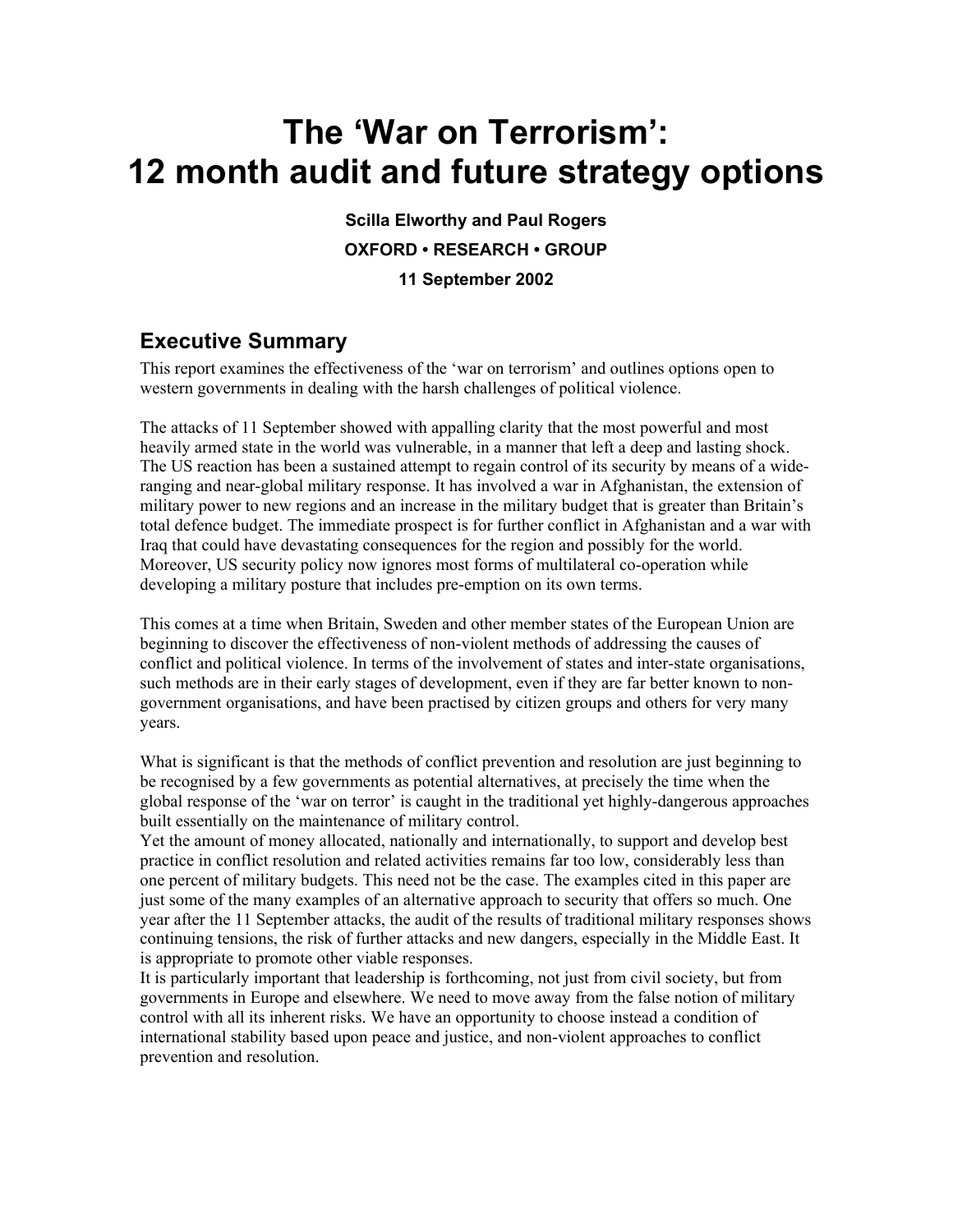# **Contents**

|                                |                    | <b>Introduction</b> Audit of the effectiveness of the current approach | 3  |  |  |
|--------------------------------|--------------------|------------------------------------------------------------------------|----|--|--|
| <b>Future Strategy Options</b> |                    |                                                                        |    |  |  |
|                                | One                | Targeting Iraq                                                         | 8  |  |  |
|                                | Two                | Addressing the Iraq situation without military attack                  | 10 |  |  |
|                                | Three              | Robust action on potential terrorist use of WMD                        | 12 |  |  |
|                                | Four               | Breaking the cycle of violence                                         | 16 |  |  |
|                                | Five               | Alter funding priorities to reflect effectiveness                      | 24 |  |  |
|                                | <b>Conclusions</b> |                                                                        |    |  |  |
| Endnotes                       |                    |                                                                        | 33 |  |  |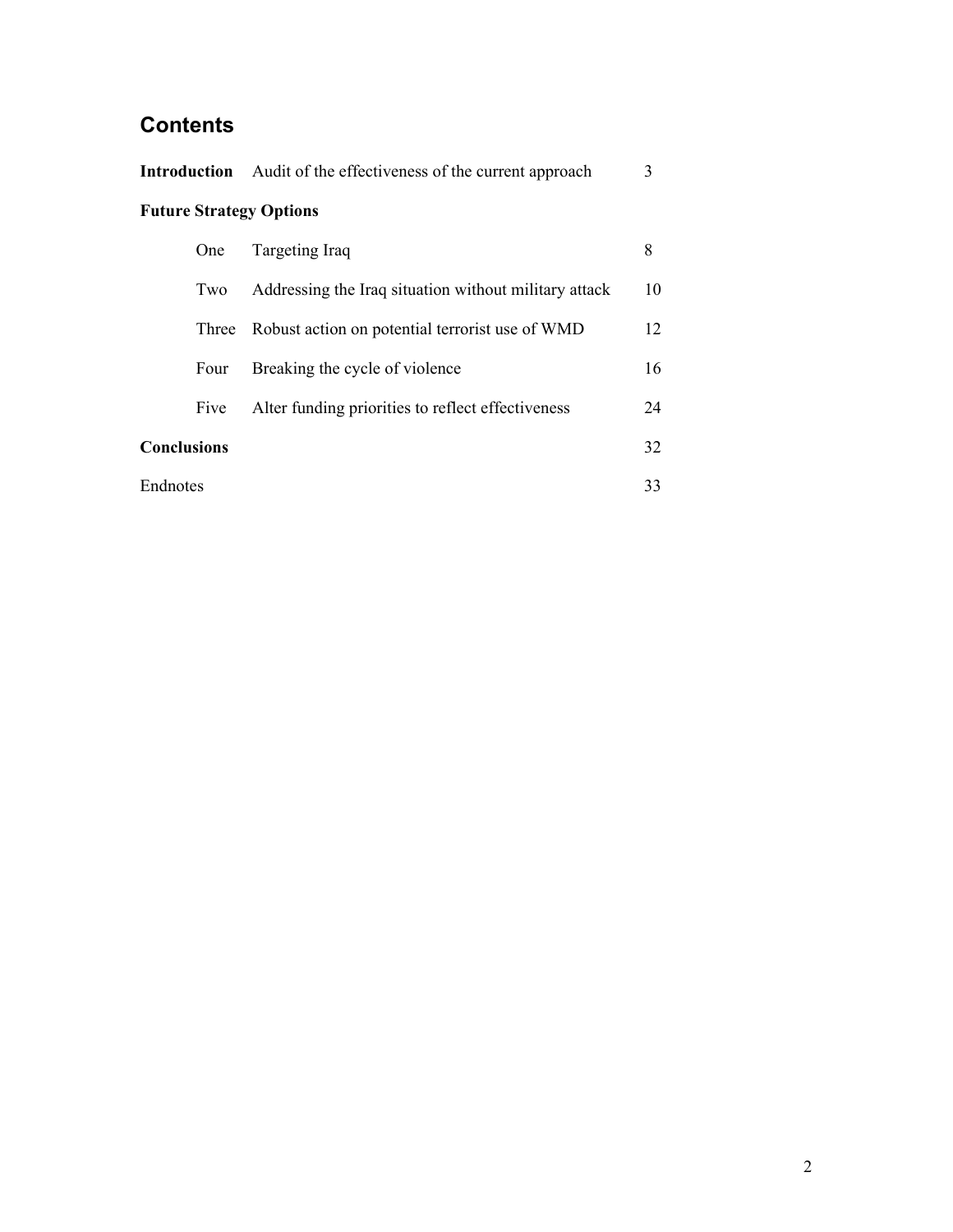# **Audit of the effectiveness of the current approach**

The attacks of 11 September prompted a vigorous military response as part of an international 'war on terror' conducted principally by the United States but involving military forces from a number of western allies and the support of security and intelligence agencies from a wider range of countries. The principal military action involved the destruction of the Taliban regime and attacks on al-Qaida forces in Afghanistan by means of a sustained air assault over several months, the involvement of special forces within Afghanistan and, of crucial importance, the use of ground forces belonging to the Northern Alliance, previously the oppositional faction in the Afghan civil war.

Secondary aspects of the war have been support for anti-insurgency and counter-terrorism operations in a number of countries especially the Philippines, the development of significant US bases in a number of Central Asian countries, and continuing support for the Sharon government in Israel in its actions against Palestinian militants and the Palestinian population of the occupied territories. Within the United States, there has been the extensive development of the concept of homeland defence and a substantial increase in defence spending.

The Bush administration remains broadly popular among the domestic US population in relation to its conduct of the war, but faces substantial problems of domestic economic and business policy. The popularity does not fully extend to proposals for terminating Saddam Hussein's regime in Iraq, with some significant political opposition now developing. Nevertheless, the administration is clearly determined to pursue the war against al-Qaida and similar organisations, and there appears to be a fundamental commitment to action against the Iraqi regime.

While international sympathy remains for the US in the light of the 11 September attacks, there is widespread concern in Europe about the development of the war, the lack of support for peacebuilding in Afghanistan and, in particular, the probability of a major war against Iraq. The concern is strongest in France and Germany, but there appears to be substantial political and public opposition in Britain to an attack on Iraq.

# **The effects of the war**

The Taliban regime was destroyed within three months, with some thousands of Taliban militia killed, as well as a civilian death toll of at least 1000 and possibly over 3000. A large number of Taliban prisoners were killed after capture by Northern Alliance forces, possibly over 1000.

Although the Taliban were removed from power, in most cases they withdrew rather than face the combination of US air power and re-armed Northern Alliance forces. Very few members of the Taliban leadership were captured and most of the Taliban appear to have melted away into their own communities within Afghanistan or in Pakistan.

Al-Qaida operations in Afghanistan were very heavily disrupted in Afghanistan, including the destruction of training camps and weapons depots, but very few al-Qaida militia were captured or killed and the leadership largely survives. Most of the bases had already been abandoned before they were attacked. Much of the al-Qaida network was already located in many countries across the world, with key leadership elements located in Pakistan.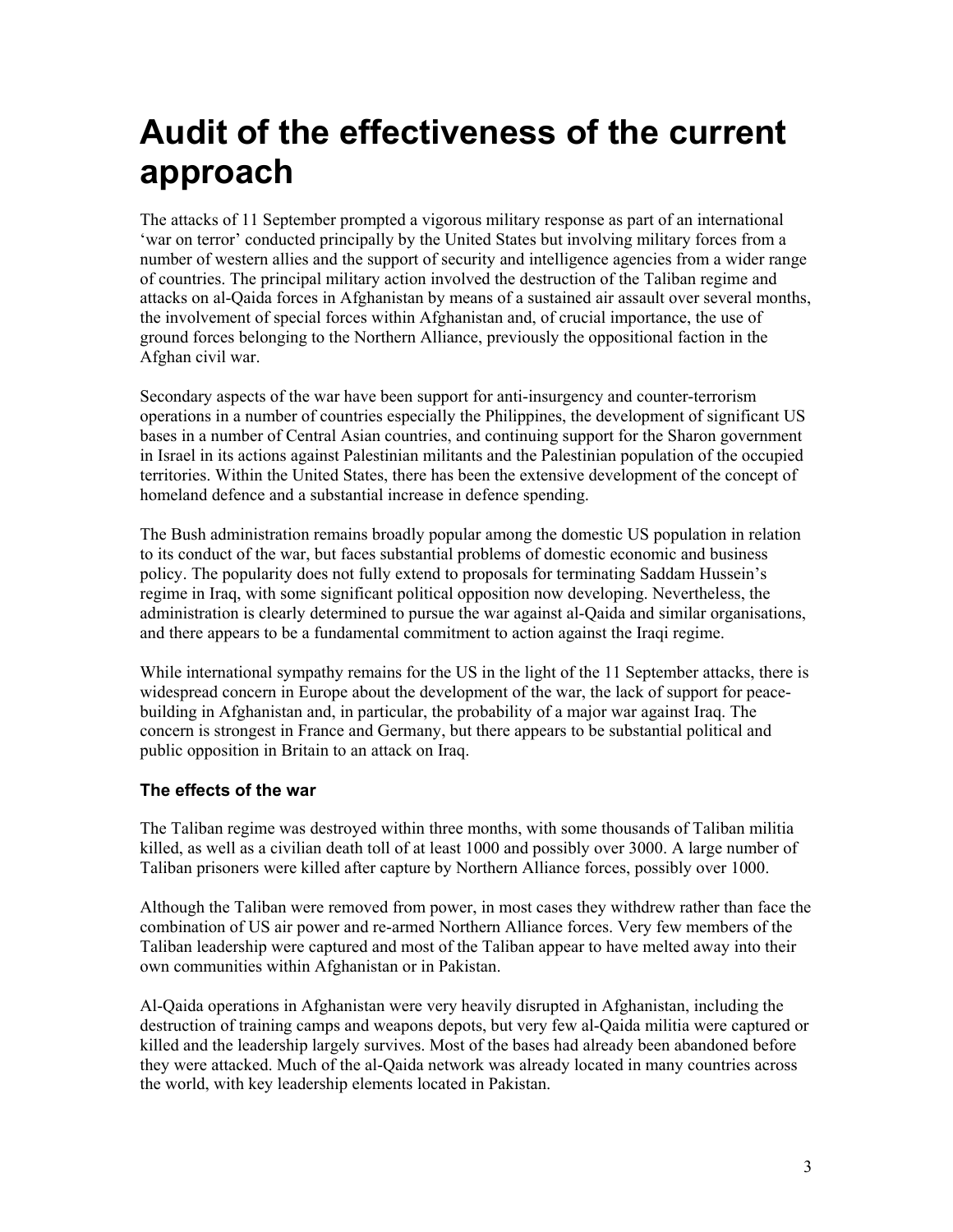Within Afghanistan, the deployment of an International Security Assistance Force (ISAF) of up to 5000 troops has aided stability in the capital city of Kabul, but does not operate outside of the city-region. An interim government headed by President Karzai has been established, and substantial aid has begun to flow into Kabul and some other parts of the country. Schools and universities are re-opening, limited economic activity is developing, and there has been a partial return of refugees. The situation in Kabul, in particular, has improved since the beginning of this year.

Apart from ISAF, there are over 10,000 combat and support troops operating principally in eastern Afghanistan. Most of these are American and they are engaged in continuing antiguerrilla operations, principally against elements of the Taliban. While these are described as 'remnants' and the operation is termed 'mopping up', conflict is continuing, with weekly attacks on foreign forces. It is proving persistently difficult to identify guerrilla units and a number of instances of the killing of civilians has limited local support for the anti-guerrilla operations.

UN specialists and others have frequently spoken of the need for a more substantial ISAF force, numbering up to 30,000 and providing security in a number of major cities and along linking highways. There are extensive plans for developing and equipping a national Afghan army of up to 60,000 troops. It has, however, proved difficult to get an appropriate ethnic mix among the early recruits, with conspicuous under-representation of the Pashtun, the largest ethnic group in the country from which the Taliban drew much of its support.

Training the new army is turning out to be problematic, with a high level of desertions within weeks of training (over 25% in the initial units). It is expected to take at least two years to train even a basic army and there is, meanwhile, rampant warlordism in much of the country. Opium poppy production has increased in recent months, partly to finance individual warlords.

Even in Kabul, the stability of the government is being seriously called into question. The Defence Minister (General Fahim Khan) maintains a large private army which is not under government control; a Vice-President and a Cabinet Minister have been assassinated; a massive car bomb was recently intercepted en route to its target, believed to be either the Presidential Palace or the US Embassy; and the President's bodyguard has been replaced by US troops. There are serious doubts about the viability of the state and repeated calls for a much greater commitment to state-building.

Britain has one of the better records in terms of development aid and early support for ISAF. Its separate commitment of a large Royal Marines contingent in support of counter-guerrilla operations resulted in no substantial engagements, but this follows a pattern experienced by US troops. The United States shows very little commitment to peace-building in Afghanistan, and has even resisted the expansion of ISAF, being primarily concerned with counter-guerrilla warfare.

Overall, there are serious and widespread concerns over the future stability of Afghanistan, but little sustained international security assistance where it is most needed. UN staff point to the need for a much higher level of commitment, and there is a fear of the development of warlordism into more general internal conflict and possibly even civil war, especially away from Kabul.

#### **The status of al-Qaida**

The al-Qaida group is now more commonly and accurately seen as a network of relatively loose groups sharing a common outlook and stretching across the world, rather than a narrow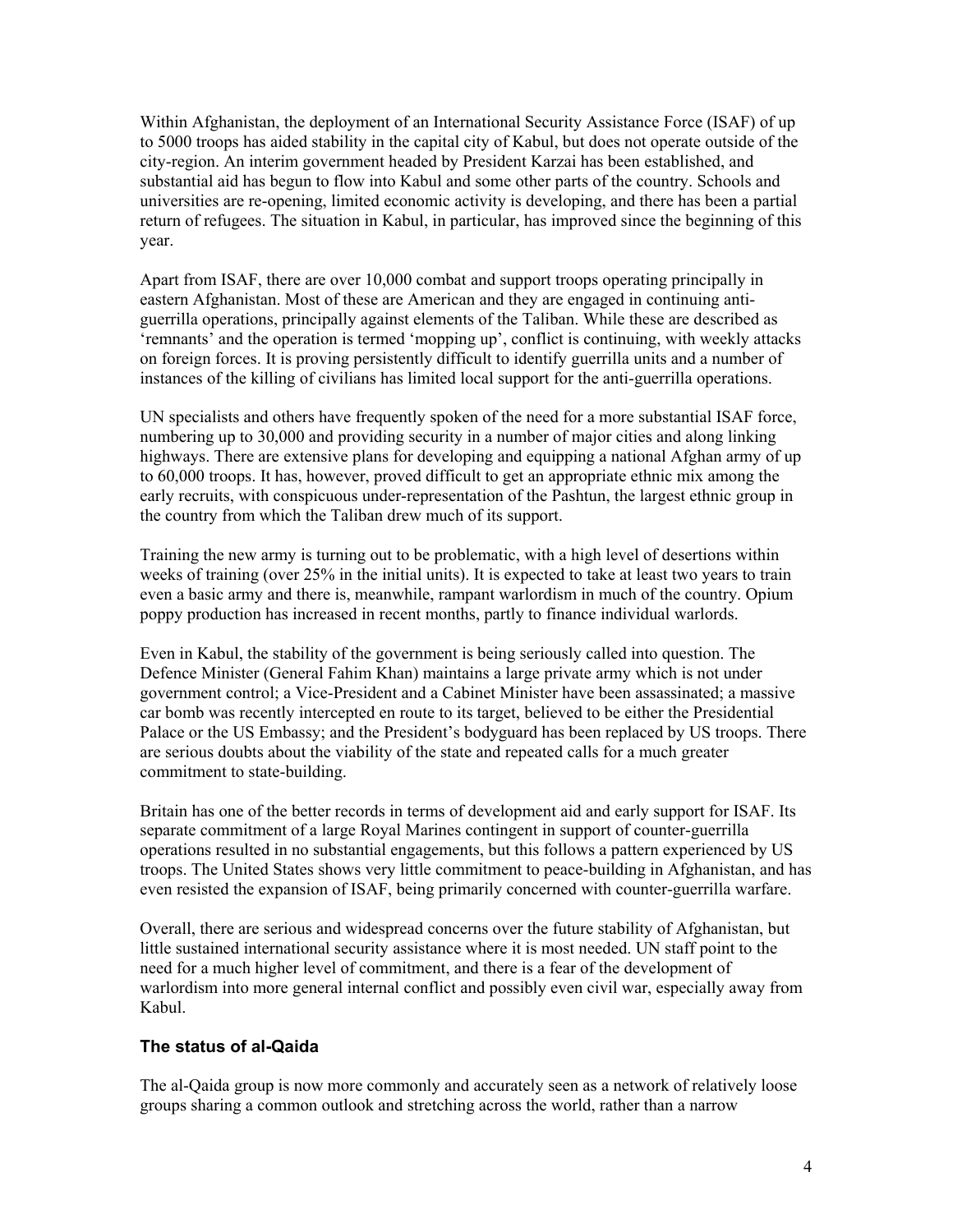hierarchical organisation headed by Osama bin Laden as the key figure. Even after the defeat of the Taliban and the withdrawal of al-Qaida from Afghanistan, US intelligence sources believe that its capability for further action is largely intact.

Its principal aims remain the termination of the House of Saud and its replacement by an acceptable Islamist regime, along with the eviction of foreign troops from the Kingdom and the region, especially US troops. Al-Qaida's commitment to the Palestinian cause is peripheral, although recent treatment of the Palestinians has resulted in its linking its more established motives to much stronger opposition to the state of Israel.

The organisation and its affiliates have substantial support within Saudi Arabia, and this extends to financial support from many sources. There are serious concerns within the United States over domestic stability in the Kingdom, and an increasing perception that it is effectively a base for operations of organisations such as al-Qaida, with signs of support from some officials.

Al-Qaida and its affiliates remain active, with many instances of actual or attempted attacks in recent months. Actual attacks include: the bombing of a synagogue in Tunisia and the killing of a number of German tourists; an attack on a church in a diplomatic compound in Islamabad; the bombing of a bus killing French naval technicians in Karachi; and the attempted destruction of the US consulate in the same city. Known examples of failed actions include: an attempt to shoot down a US air force plane in Saudi Arabia; planned attacks on western naval ships in the western Mediterranean; and plans to develop radiological weapons in the United States. There are unconfirmed reports of attempts to attack US embassies in Paris and Rome. There have not, at the time of writing, been further major attacks on the scale of 11 September, but it is likely that al-Qaida retains this ability.

In summary, the Taliban regime in Afghanistan has been destroyed and the al-Qaida forces there have been dispersed, but Afghanistan remains deeply unstable, few leaders of the Taliban or al-Qaida have been killed or captured and the latter organisation remains active. Its dispersal across countries may make it more difficult to counteract.

# **Israel and Palestine**

In parallel with the war, there has been a steadily deteriorating security environment in Israel and the occupied territories. The intifada has continued, and has extended to the frequent use of suicide bombings in Israel and attacks against settlers in the territories. Existing Israeli military control of the West Bank and Gaza has become much more rigorous, with widespread and extreme restrictions on movement, and frequent use of assassinations, detention and retributive punishment.

The occupied territories have been likened to a vast open prison, with an almost complete collapse of the economy, rampant unemployment and major problems of health and nutrition. The infrastructure of the Palestinian Authority has been largely destroyed and there are numerous political factions. Antagonism to Israel has increased.

The Sharon government sees the use of force as the primary means of controlling violence against the Israeli state, but this serves to further radicalise Palestinian opinion. In particular, the use of considerable force in response to suicide bombings appears largely counter-productive.

Nevertheless, the Sharon government retains powerful support in Washington where the activities of suicide bombers are considered to parallel the 11 September attacks. US military equipment is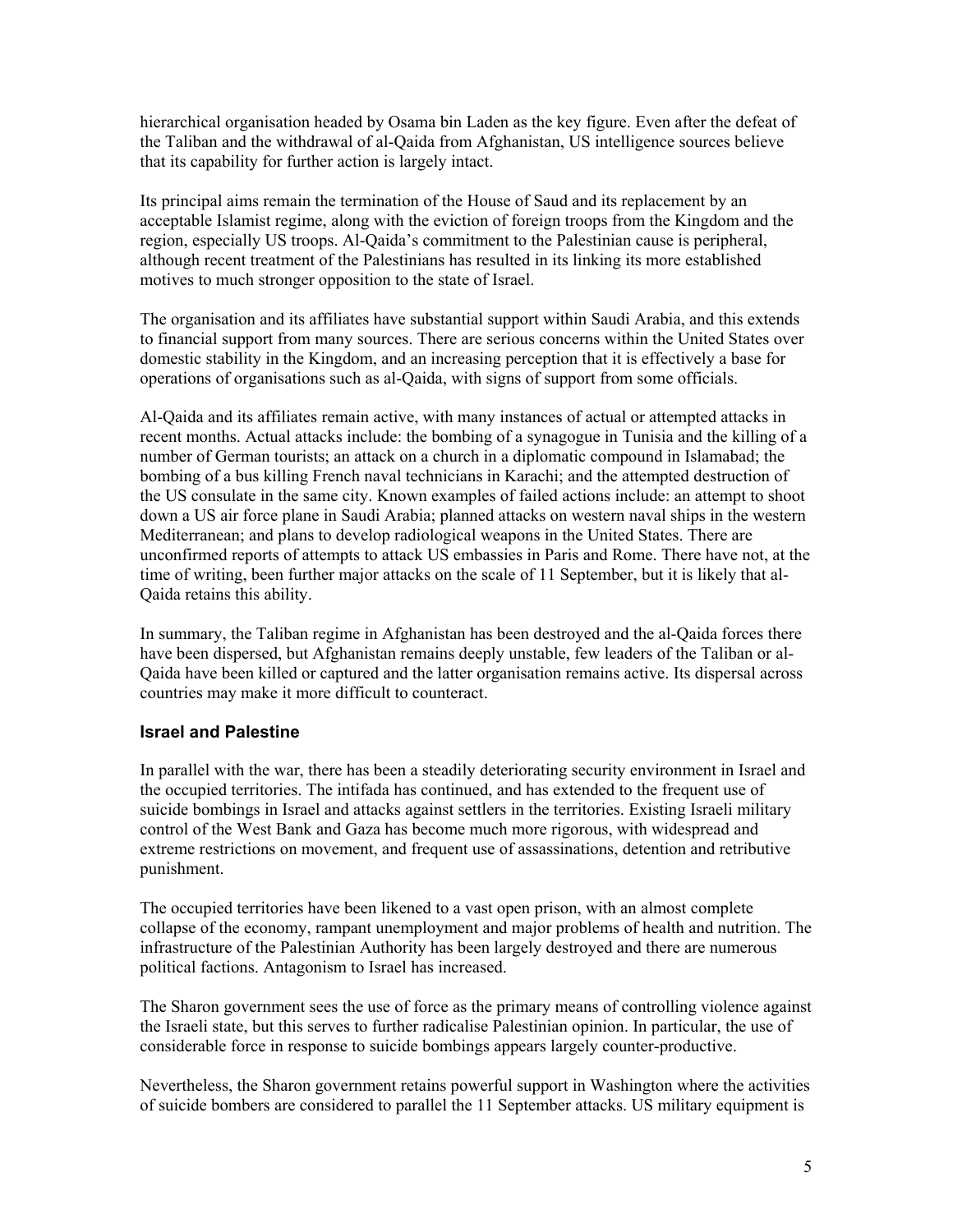widely used against Palestinian targets and this serves to increase the anti-American mood across the whole of the region.

# **Political violence and hypocrisy**

US and western policy is directed against current paramilitary groups that are considered to be terrorists, and against 'rogue states'. A central problem with this approach is that western states have frequently supported paramilitaries in the past, as indeed did the Soviet Union during the Cold War. US policy in Latin America involved support for dictatorial regimes that employed death squads, and the United States supported anti-Soviet groups and individuals in Afghanistan, including Osama bin Laden himself. In Africa and Asia, the United States, a number of its allies and Warsaw Pact states all used paramilitaries as proxies, many engaged in the use of terror as a political tool.

A major strand of current US policy towards the 'axis of evil' is the stated intention to terminate the Iraqi regime; yet the United States sided with Iraq in its war against Iran. There was substantial naval support at the time of the 'tanker war', including US naval attacks on Iranian navy ships, which caused considerable loss of life. More relevant in the current context was the aid given to the Iraqi armed forces in their assaults on Iranian positions, even though the Iraqis were known to be using chemical weapons against the Iranians. The possible Iraqi possession of chemical and biological weapons is now cited as a major reason for a war against the regime.

It is important to observe that the development of a military-oriented policy towards Iraq began well before the attacks of 11 September. During the 2000 presidential election, George W. Bush pledged to increase pressure on Baghdad and on entering office the new Administration began to review US policy towards Iraq. Newly-appointed members of this administration included Secretary of Defense Donald Rumsfeld, Deputy Secretary of Defense Paul Wolfowitz and Under Secretary of State for Arms Control and International Security John Bolton, all of whom had signed a letter to President Clinton in 1998 arguing that Saddam Hussein had to be overthrown.<sup>1</sup>

By February 2001 two camps had emerged. One group, including representatives from the Pentagon, Congress and Vice President Dick Cheney's office, advocated an aggressive strategy to support and empower the Iraqi National Congress to launch military operations against the Hussein regime. The other group, involving representatives from the State Department, favoured a policy of improved 'smart' sanctions to target the Hussein regime more severely. 2

Following Iraqi intransigence on the return of UN weapons inspectors and growing disillusionment with the effectiveness of the sanctions regime, policy debate in Washington began to focus on military options and the potential for 'regime change'.

Until the attacks on 11 September energy remained focussed on reforming the sanctions regime and securing the return of weapons inspectors. Following the attacks and the launch of Operation Enduring Freedom, talk of 'regime change' in Iraq was quickly set in the context of the 'war on terrorism', even though there is little connection between the two. Immediately after the attacks President Bush held meetings with his top advisors and debate included policy towards Iraq, in which some from the Pentagon were arguing that the 'war against terrorism' should include Saddam Hussein.<sup>3</sup> Donald Rumsfeld insisted in October 2001, "there is no question but that Iraq is a state that has committed terrorist acts and has sponsored terrorist acts".<sup>4</sup> In January 2002 Iraq was re-branded a member of the 'axis of evil', along with North Korea and Iran, by President Bush in his State of the Union address: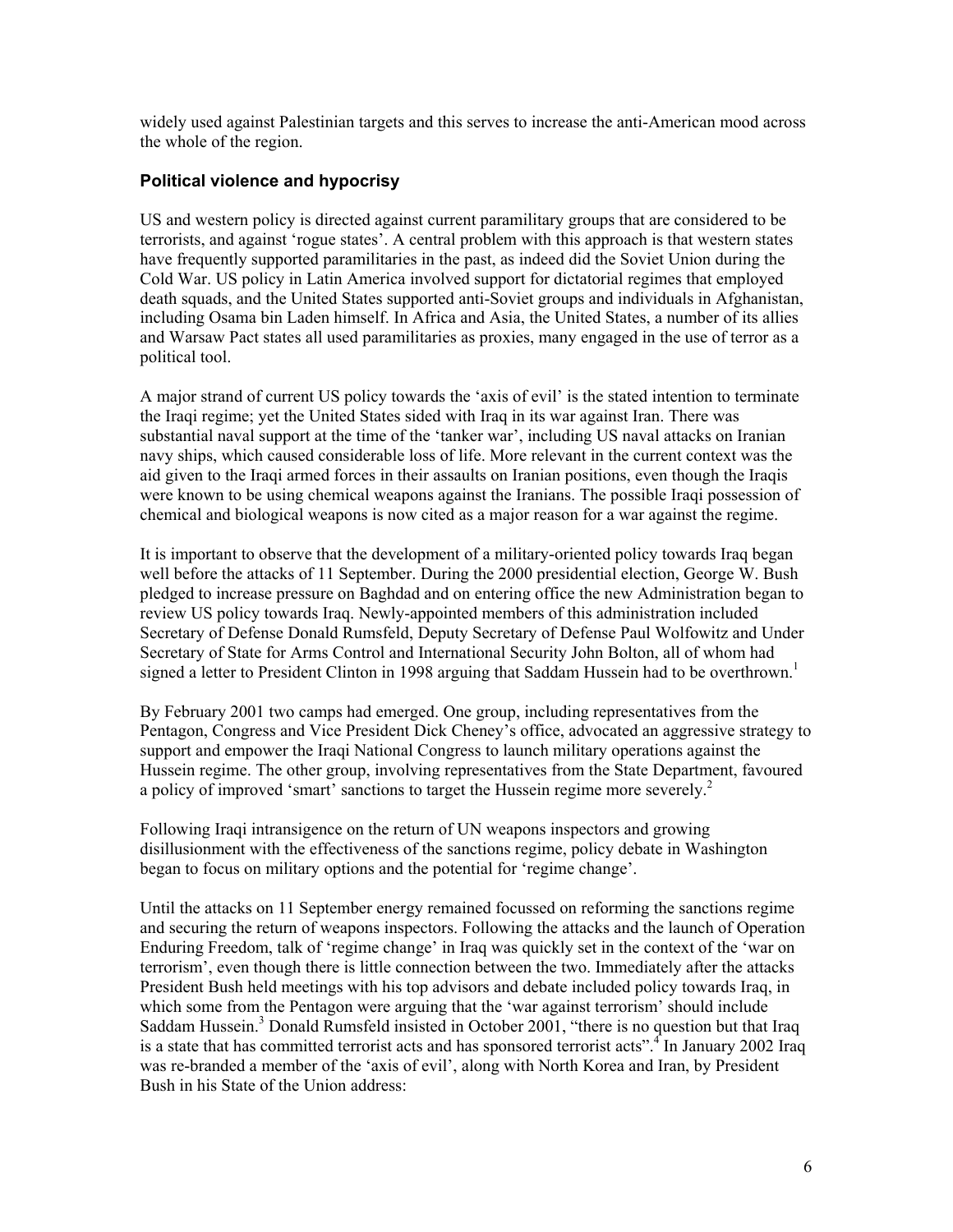#### *States like these, and their terrorist allies, constitute an axis of evil, arming to threaten the peace of the world.*

Opposition to Saddam Hussein's regime within the national security and foreign policy establishment in Washington is not new, and proposals for a military operation to remove him have always enjoyed considerable support from hard-line conservative thinkers. Nonetheless, it is misleading to suggest that an attack on Iraq has anything to do with the 'war on terrorism'. The 'war' has provided a convenient umbrella for the pursuit of unrelated foreign policy goals.

More generally, the response to the 11 September attacks puts the greatest emphasis on military reactions; this is a development of the Cold War approach to international security. In the following sections we will pay particular attention to two major issues that are now developing: the possibility of a war with Iraq, and responding to the risk of the use of weapons of mass destruction by paramilitary groups. We will then go on to discuss non-military alternatives to preventing and controlling political violence, alternatives that show much promise but receive little attention.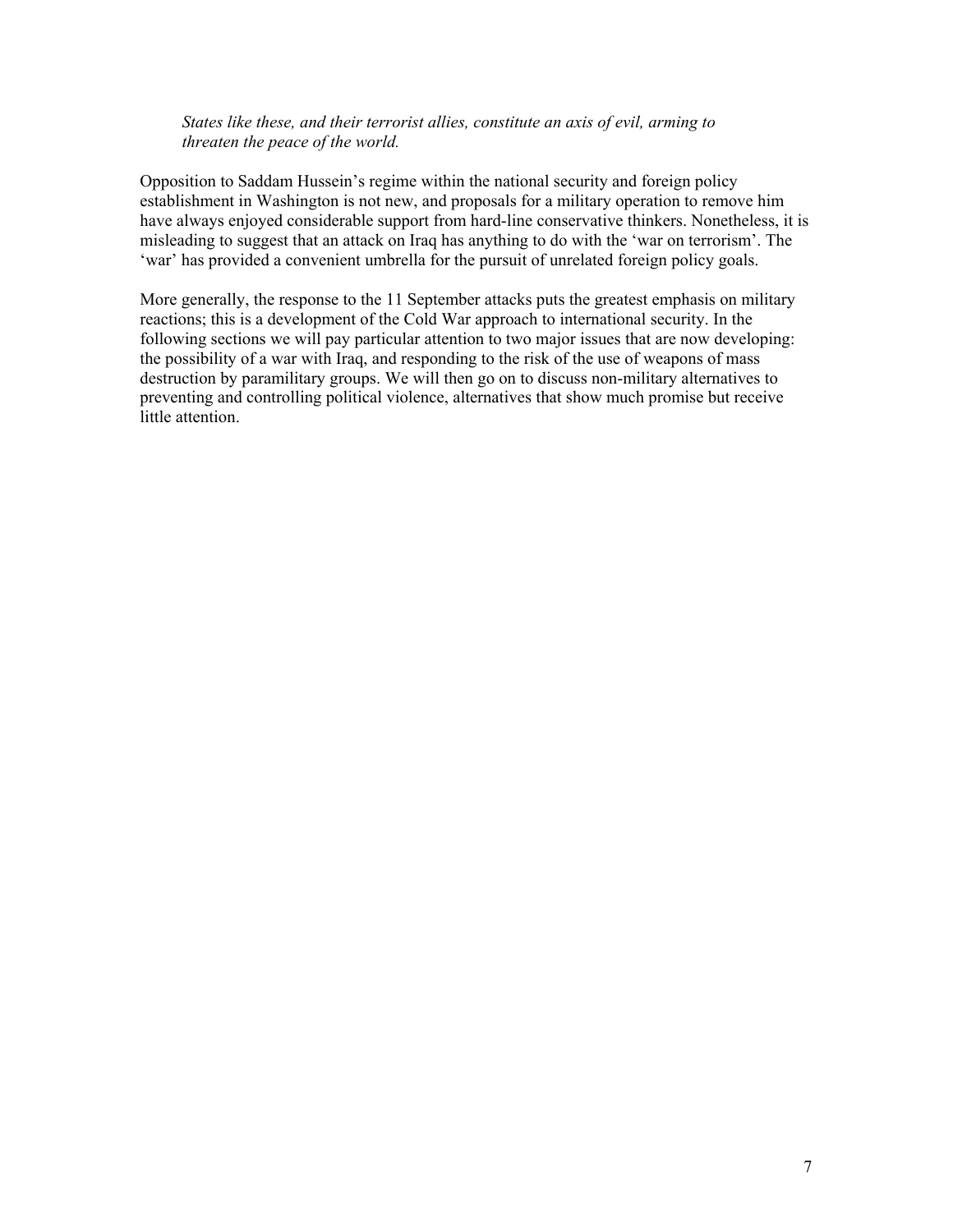# **Option 1: Targeting Iraq**

# **Reasoning**

Although the focus of the 'war' has been on attacking and destroying terrorist and paramilitary movements believed to threaten the United States, a parallel development has been the view that it is unacceptable to have the Saddam Hussein regime retaining power in Baghdad. Although the subject of public debate in the United States, the Bush administration appears strongly committed to terminating the regime, with military action possible at some time during the period from November 2002 to March 2003.

The stated reason for terminating the regime has, until recently, been the refusal of the regime to allow UN weapons inspectors to enter Iraq to pursue their inspections of chemical and biological weapons facilities. There have been no UN inspections since 1998 and the US authorities believe that Iraq is developing chemical and biological weapon (CBW) capabilities. Nevertheless the dossier promised by the British government providing evidence of Iraq's chemical, biological and nuclear programme has not been produced.

It is clear, though, that there are further reasons, given that senior administration officials have confirmed that a solution to this impasse is not enough, and that the regime must be replaced, by force if need be. It is not acceptable to those who hold this view for a 'rogue' state to be able to develop weapons of mass destruction. Such weapons may deter the United States in its ability to pursue its own security policies in the region. In contrast, the termination of the regime will, it is believed, send a powerful message to other regimes that the United States is prepared to take strong military action in pursuit of its interests. This should therefore deter other regimes from developing weapons of mass destruction and will thus be a powerful inducement for the control of proliferation.

There is an additional reason for replacing Saddam Hussein with a client regime supportive of the United States. Iraq is second only to Saudi Arabia in the size of its oil reserves, and a friendly regime in Baghdad would greatly decrease the significance of a potentially unstable Saudi Arabia as a source of oil. Furthermore, forceful action against Iraq will, it is believed, demonstrate the commitment of the United States to opposing radical regimes and movements in the region, undercutting support for Palestinian militants and making a solution to the Israeli-Palestinian confrontation more possible.

# **Method**

In order to destroy the Iraqi regime, a strategy is being developed that would involve three main elements. At its core would be a series of sustained air attacks on all of the main facilities that enable the regime to maintain its own security, including air defences, air force and army bases, command, control and communications facilities, weapons plants and administrative centres.

The air war would extend to general transport and communications facilities, fuel storage depots, refining capabilities and electricity generation. This would follow the pattern developed in the Gulf War and also used against Serbia and, to an extent, in Afghanistan. Weapons used would include not only precision-guided conventional munitions but also specialised weapons intended specifically to destroy electricity supply networks and high-power microwave weapons for destroying computers and other electronic equipment.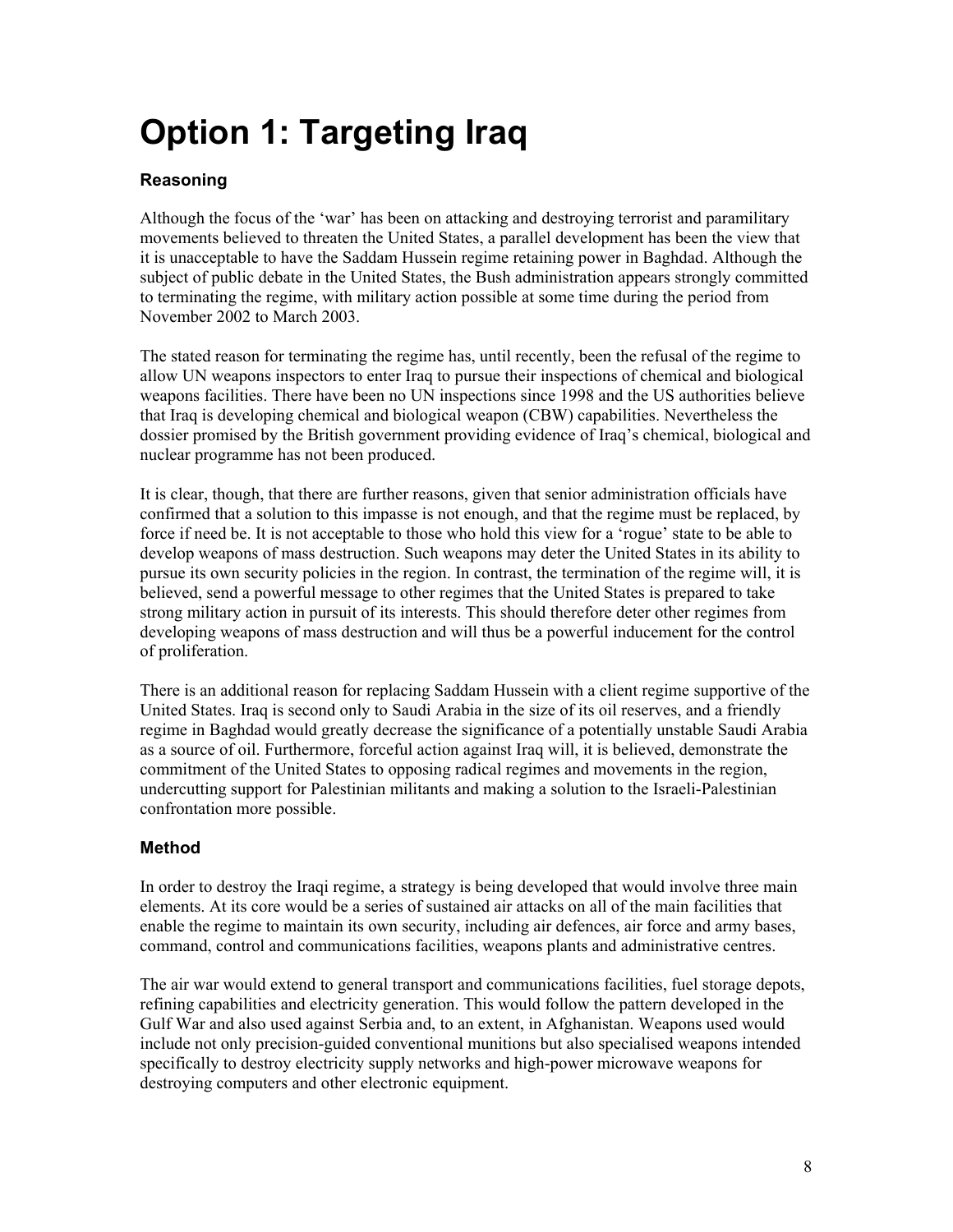The second element would be troop movements to control the oil-producing region around Basra and to acquire and maintain control of the Kurdish areas in the North, including air fields and oilproduction facilities. The regime in Baghdad would thus be militarily and economically crippled and its energy supplies severely disrupted.

The final element would be the use of troops to move towards Baghdad, primarily to force the regime to commit its elite Republican Guard units in support of the defence of the capital city, exposing them to the full force of US air attacks using area-impact munitions such as cluster bombs and fuel-air explosives. It is anticipated that this military campaign would most likely commence during the winter months and would be completed by March, with the regime replaced by an acceptable leadership.

# **Consequences**

Saddam Hussein's regime would, in turn, be likely to respond in a number of ways. Apart from diplomatic prevarication and a sustained policy of building support in the region, it would seek to further enhance its present policy of dispersal of all its key military assets, with an emphasis on distributing them throughout Baghdad and other urban areas. This would be done in order to maximise the difficulties facing US troops in trying to establish control of the capital.

Based on what is known of its planning during the Gulf War, the regime would be prepared to use chemical and biological weapons if faced with its termination, given that regime survival is its fundamental concern. This might extend to the use of CBW against targets in Kuwait and possibly Israel, together with the use of paramilitaries to attack and disrupt Gulf oil production facilities. Sabotage of Iraq's own oil production facilities is likely. Attacks on neighbouring states with chemical or biological weapons causing substantial casualties should be expected to lead to a nuclear response from the United States or Israel.

In any case, given that US military action would be designed to minimise casualties to its own troops, and that Iraq would seek to maximise such casualties, the United States would make very heavy use of air power, and it is extremely difficult to see how heavy civilian casualties could be avoided, even without the use of weapons of mass destruction.

Moreover, the destruction of the power and transport infrastructure would be severely damaging to the ordinary people of Iraq, not least in terms of drinking water supplies, sewage treatment, food distribution and health services. Long term socio-economic effects would be considerable.

If a war against the Saddam Hussein regime did lead to its destruction, the very act of war, and the replacement of the regime with one acceptable to the United States, would be seen as proof of the determination of the US to exert control in the region. As such, it would be exactly what al-Qaida and associated groups have been arguing for more than a decade: that the United States is engaged in direct regional control. The effect would be to increase opposition to the US presence, adding significantly to the base of support for such groups.

Moreover, it is unlikely that making an example of the Iraqi regime would discourage other states from exercising policies that were not acceptable to Washington. Instead, states that saw themselves as insecure in the face of US security policy would seek asymmetric ways of ensuring their security, including secretive development of deterrent capabilities and the use of surrogates and paramilitaries rather than conventional forces that would be susceptible to attack.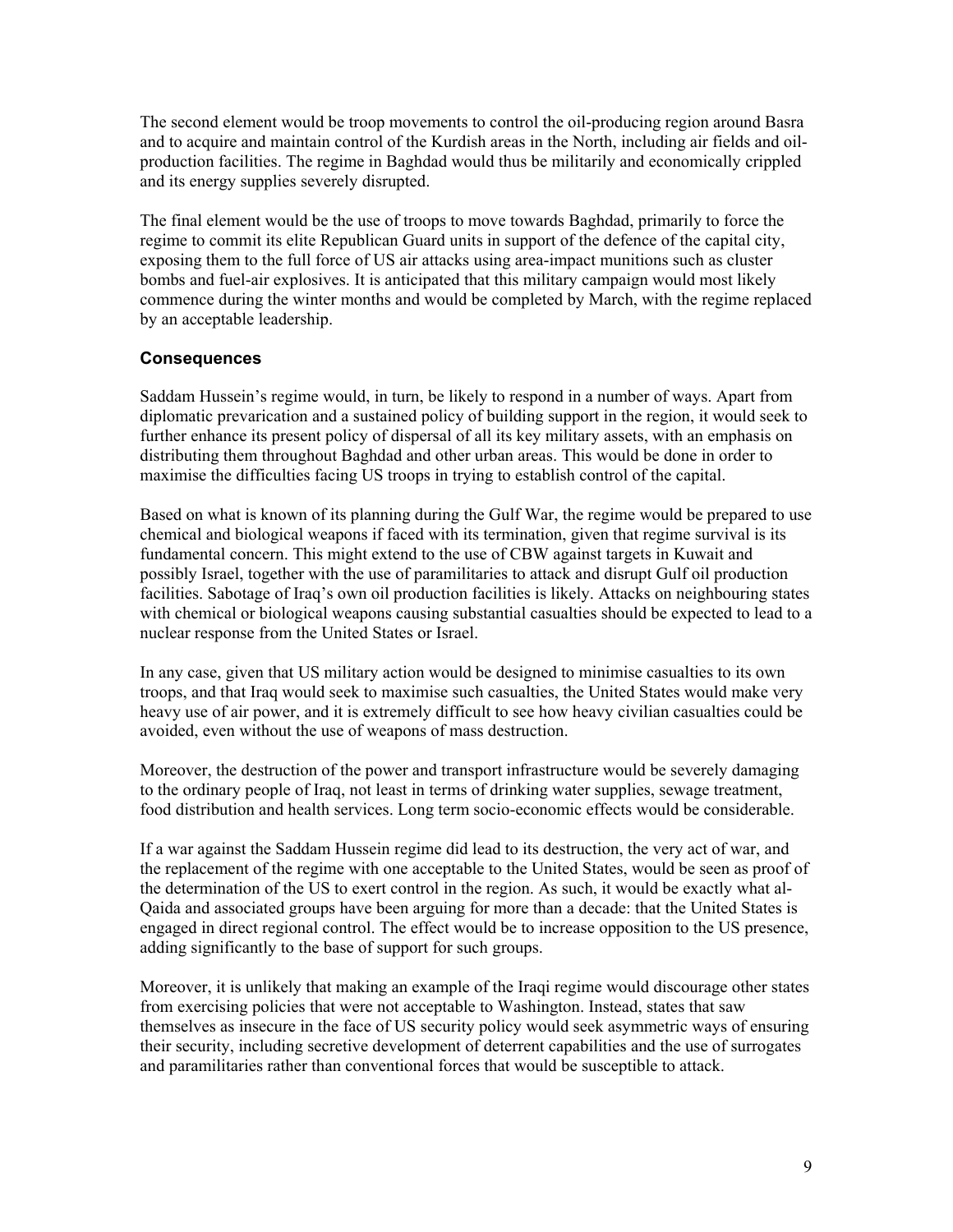In short, a war against Iraq carries formidable dangers, is likely to result in substantial civilian casualties and could lead to the use of weapons of mass destruction. Even if successful in US terms, its longer term impact should be expected to be to increase antagonism to the United States in the region.

# **Option 2: Addressing the Iraq situation without military attack**

It is difficult to see any effective and safe solution to the problems between Iraq and the United States, but such a solution is desperately needed, not least because of the massive dangers and likely disastrous after-effects of a war against Iraq. What is clear is that any alternative approach to military action would include the following three elements. First, there would have to be a much more substantial programme of UN food and development aid to ordinary Iraqis, a development of the food-for-oil approach that has existed in a limited form for some years, but has had, at best, variable results so far. A greatly improved system could be devised, extending beyond food aid to a range of carefully targeted development assistance programmes, focused particularly on health and education. It could, in particular, substantially ease the malnutrition and health problems that have had such a serious effect, especially on children.

Secondly, economic sanctions could be targeted more specifically upon the elite, including regional co-operation to limit the smuggling of oil that has served the regime so well. Thirdly, better relations with several key neighbours of Iraq would be essential to any sustainable solution within the region, and to achieving the second objective. Such diplomatic moves would require a sustained commitment to a fair and just settlement to the Israeli-Palestinian confrontation.

It is unfortunate, to say the least, that US policies currently militate so strongly against these aspects. Its continuing and substantial support for the hard-line actions of the Sharon government make relations with key Arab states tense. To make matters worse, two countries with substantial common borders with Iraq, namely Iran and Syria, are currently considered by the United States to be greater or lesser members of the 'axis of evil'.

Although a much improved aid and sanctions approach has been advocated by many people, including former UN diplomats with significant experience in Iraq, it has proved unacceptable to successive US administrations. We are therefore left with a repressive regime that appears to be firmly in control, but with the great majority of Iraqis experiencing persistent hardship. The regime is now considered a threat and must therefore, in the US view, be terminated.

Given the considerable risks of war in terms of regional stability, let alone the probability of considerable civilian casualties during the war and a humanitarian disaster afterwards, policy makers have a duty to investigate other options. Alternatives are less easy to develop now than they were five or ten years ago because opportunities have been squandered. Previous attempts at containment have had little effect on the regime itself, but have harmed ordinary Iraqis. On the other hand, a combination of a determined effort to seek a just settlement between Israel and the Palestinians, coupled with more narrowly-targeted sanctions would make it possible to severely limit the capabilities of the regime.

It is not just the military option that is dangerous. The current policy of generalised sanctions is entirely unacceptable. If we seek an alternative to a devastating war with Iraq, the entire approach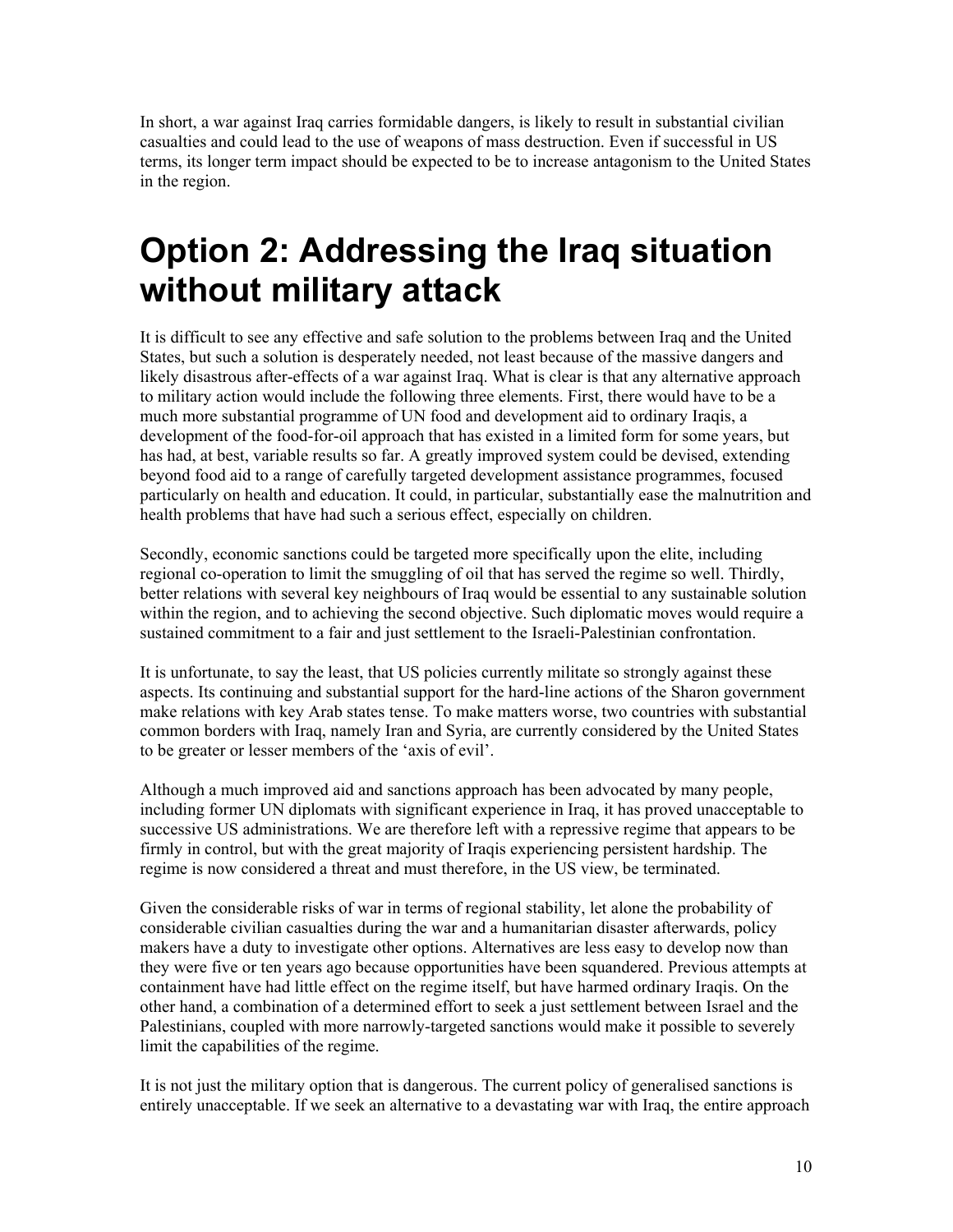to sanctions will have to be re-thought. What is clear is that the system of sanctions imposed on Iraq since 1991 has been an abject failure and has caused considerable suffering to ordinary Iraqis.

This is not in any sense a matter of propaganda, but is the considered view of highly-experienced aid agencies that have a long history of providing humanitarian relief in Iraq itself. Much of this has been through Caritas Europa, including its UK partner, the Catholic Fund for Overseas Development (CAFOD). A Caritas Europa delegation to Iraq in January 2001, which included CAFOD representatives, concluded that:

*Comprehensive sanctions imposed on Iraq, now in their eleventh year, have resulted in untold suffering for millions of people - physical, mental and cultural. No one knows how many have died as a result of sanctions but it is believed to include thousands of children a month. The effects of sanctions - even were they to be lifted today - will certainly be felt for many years to come. It is indelibly printed on the Iraqi psyche. A once prosperous nation, home to the world's second largest oil reserves - is being systematically de-developed, de-skilled and reduced to penury. 5* 

In answer to this, some western governments point to the responsibility for this on-going disaster being that of the regime itself, and that the regime could chose to take the action that would allow the lifting of sanctions or could at least ameliorate the current disastrous situation where an Iraqi elite of perhaps one million people thrives at the expense of the other 20 million.

While it is true that the regime could take such action, the whole point is that it does not do so, and the sanctions process that has been in force for eleven years has been unable to force it to do so. We are therefore in the situation where supporters of the current sanctions regime continue with it even while we know its effects on the majority of the population. It is for this reason, along with the much greater humanitarian concerns, that the entire sanctions process must be redirected in a manner which increasingly by-passes the elite's ability to maintain its privileged status at the expense of the majority. This can only be done as part of a wider regional approach that includes improved relations with neighbouring countries in the context of rapid progress to resolve the Israeli/Palestinian confrontation.

Policy on Iraq inevitably raises the issue of weapons of mass destruction, and recent claims that Iraq is close to having a nuclear weapons capability. While Iraq may have the expertise to develop nuclear weapons, its technical capability to do so was comprehensively destroyed by international inspectors after the 1991 war, and the very limited stocks of enriched uranium, possibly sufficient for one crude device, were removed.

If Iraq is really close to having nuclear weapons, as the US government now says, and given that it is clear that it does not have the internal capacity to produce weapons-grade plutonium or highly enriched uranium, then the US view implies that the regime must have an overseas source for such fissile materials. For even a very limited nuclear capacity of six fission bombs, it would require approximately 50 kg of weapons-grade plutonium or about 120 kg of highly enriched uranium.

The implication behind the view from Washington is that such sources of fissile material are currently available from other states or non-state actors. If available to Iraq, then they would be available to other states in the 'axis of evil' such as North Korea, Syria, Iran and Libya. If this is the case, and there is no independent evidence in support of it, then the absolute priority for the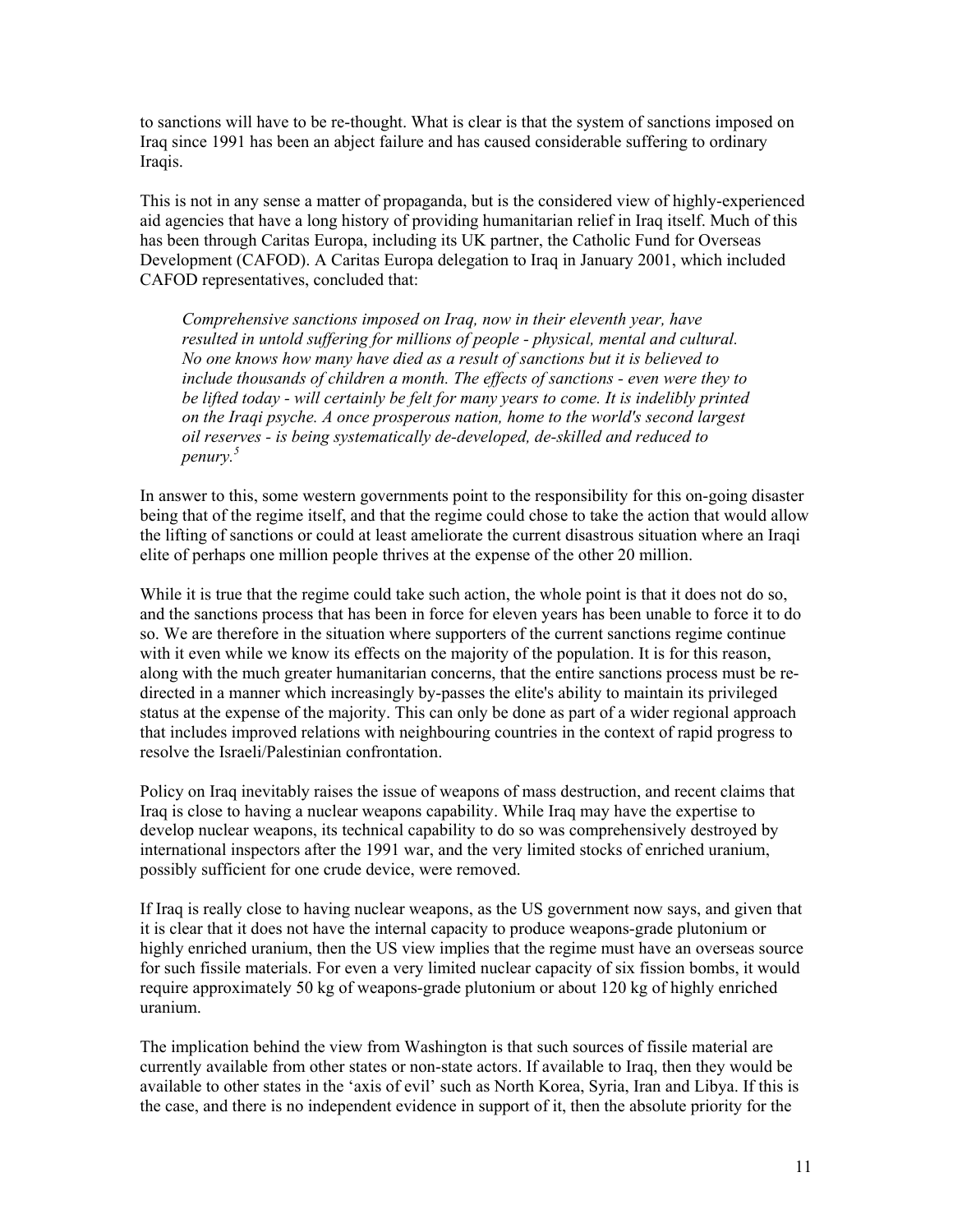United States should be to close the source or sources of potential supply, wherever they may be, rather than declaring war on one possible recipient.

In relation to Iraq, this further demonstrates the importance of restoring the UN inspection system, a view that appears to be increasingly prominent in UK government circles, $6$  in contrast to the US view that inspection is irrelevant and the regime must be terminated. The view gaining ground in the United Kingdom is much more widely held among other European governments and forms part of a more general commitment to multilateral approaches to arms control and disarmament. They include emphasis on the chemical and biological conventions, negotiated control of proliferation and processes to control fissile material.

The current US administration has moved powerfully away from this approach to a more unilateralist stance in which counter-proliferation activities must, if thought necessary, involve military pre-emption. Iraq represents the test case for such a policy, and the consequences could be disastrous. There should be no pretence that there is an easy alternative to war, but it is desperately important that such an alternative, along the lines suggested here, is investigated and developed.

Current US policy does not allow for the development of such an approach, and it is in this regard that European opinion and support could be more influential. It is far from a perfect option, but it is much less dangerous than the risks involved in a full scale war in the Middle East. Robust action on terrorist use of weapons of mass destruction

# **Option 3: Robust action on terrorist use of weapons of mass destruction**

Although most paramilitary and terrorist groups do not seek to cause mass casualties, some do and have been highly significant in recent years. They include the LTTE in Sri Lanka, Aum Shinri Kyo in Japan, white supremacists in the United States, Isalmic and Hindu fundamentalists in South Asia and al-Qaida. At the same time, most forms of mass-casualty terrorism in recent years have been conducted by governments against their own people, not least the widespread use of death squads in Latin America, genocidal attacks in eastern Africa, and massacres in Indonesia, Iraq, Syria and elsewhere. Even so, the 11 September attacks, in particular, show that some groups will aim to cause mass casualties in future attacks by targeting as many people as possible and causing the maximum amount of social and economic disruption. Perhaps the most effective way of achieving this objective is to use a weapon of mass destruction. There is, therefore, clearly a danger, some would say an inevitability, that future paramilitary organisations will develop, fabricate and use weapons of mass destruction, chemical, biological or nuclear.<sup>7</sup>

# **Use of chemical weapons**

Of the three types of weapons of mass destruction, chemical ones are the most accessible to paramilitaries, as the Aum group demonstrated. Methods of preparing chemical-warfare agents are described in the open literature and it is relatively easy to obtain the chemicals required to do so, and then to prepare the agent. The lethality of chemical weapons was brought home when, for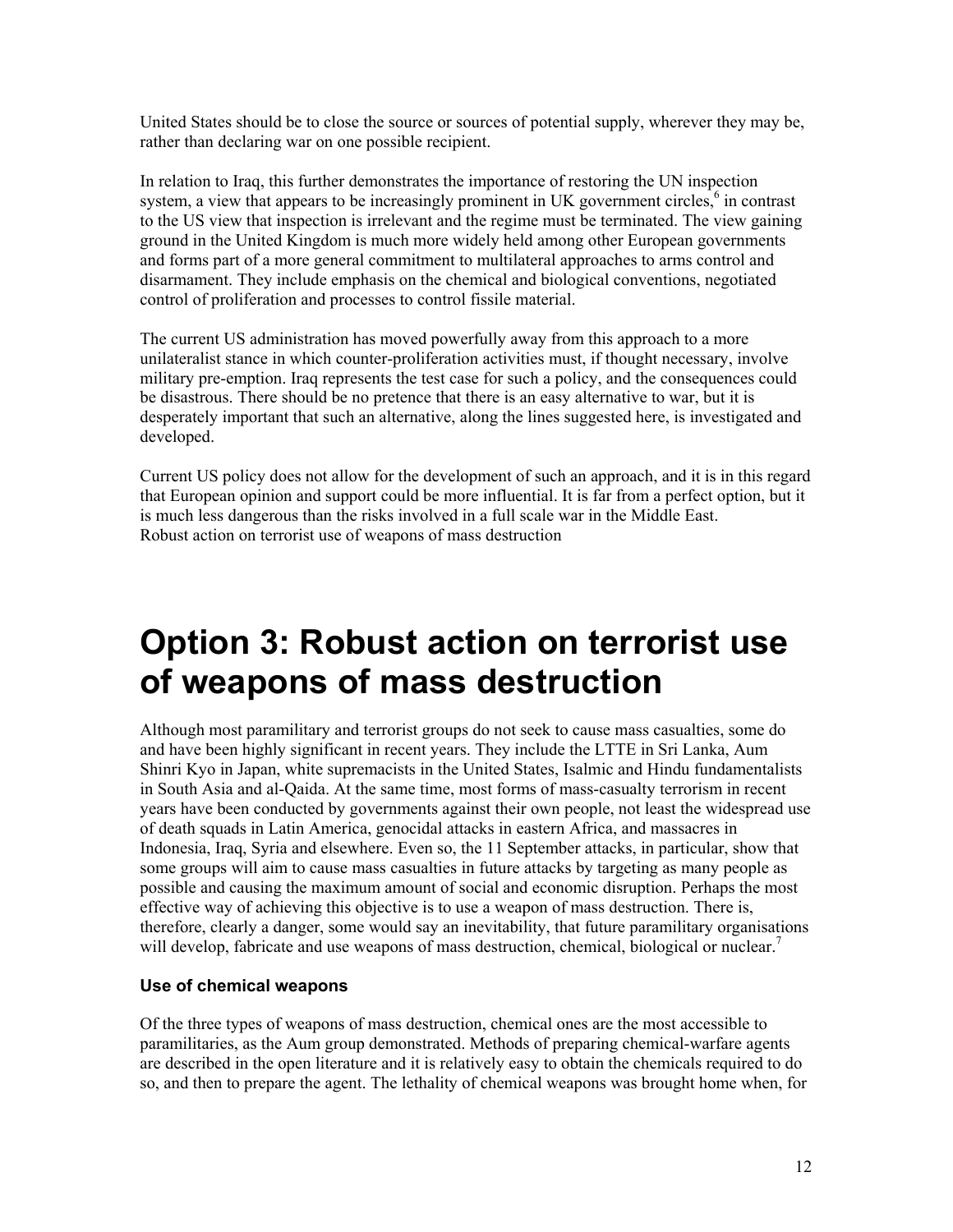example, Iraq used them against its Kurdish civilians at Halabja in March 1988. About 4000 Kurds died and 7000 were injured in this atrocity.

There are five main categories of chemical-warfare agents: incapacitating; choking; blister; blood; and nerve agents. Those most likely to be used are nerve agents, such as sarin. Nerve agents attack the nervous system and within minutes of a significant exposure, increasingly severe symptoms appear. At high doses, coughing and breathing problems begin to happen, followed by convulsions, deep coma and finally death. A minute drop of a nerve gas, inhaled or absorbed through the skin or eyes, is enough to kill. If appropriate dispersal systems were available, paramilitary groups would only need to produce a small quantity of a nerve agent to kill a large number of people.

Despite the entry into force of the 1996 Chemical Weapons Convention that bans the production, acquisition, stockpiling, transfer and use of chemical weapons, this has not yet been ratified by all states and it would, in any case, be very difficult to prevent groups from getting hold of the chemicals needed to produce such a quantity of nerve gas.

### **Use of biological weapons**

Biological warfare agents are pathogenic organisms, including bacteria, viruses, rickettsiae and fungi, and toxins produced by them. Diseases caused by bacteria include anthrax, cholera, pneumonic plague and typhoid. Viruses cause, for example, AIDS, flu, polio and smallpox. Rickettsias are bacteria that can only live inside cells that behave as host cells. Carried by lice, ticks and fleas, they cause diseases like typhus, Q-fever and Rocky Mountain spotted fever. Some fungi produce toxins that are particularly lethal.

There have been a number of incidents in which terrorists have been found in possession of biological agents. For example, in 1972 members of the Order of the Rising Sun were arrested in Chicago with about 35 kilograms of typhoid bacteria cultures. The right-wing group intended to poison water supplies in Chicago, St. Louis and other cities. In the 1980s, a house used by the Red Army Faction in Paris was found to contain a large amount of botulinum toxin.<sup>8</sup> The Aum group made unsuccessful attempts to disseminate botulinum toxin (in Tokyo in April 1990 and June 1993) and anthrax in Tokyo.<sup>9</sup> Anthrax is likely to be the biological agent preferred by paramilitaries because: it is very lethal (inhalation of anthrax is almost always fatal); it is relatively easily produced in large quantities at low cost; knowledge about anthrax and its production is widely available in the open literature; it is very stable and can be stored for a very long period as a dry powder; and it is relatively easy to disperse as an aerosol with crude sprayers.

Terrorists could acquire biological agents from civilian or medical research laboratories, from someone working in the laboratory or by theft. Alternatively, they could buy them from legitimate suppliers, although with difficulty. Biological agents can also be acquired from materials taken from nature. Examples are the bacterium clostridium botulinum, and bacteria causing anthrax and brucellosis. Ease of acquisition is one reason why sub-state groups are likely to find biological agents attractive. They are also cheap. The cost of killing a person with a biological weapon is a very small fraction of doing so with a nuclear or chemical weapon or even a conventional weapon. They are relatively easily dispersed, although an effective attack would require a large volume of a virulent strain.

In 1972 the Biological and Toxins Weapons Convention was established requiring states not to develop, produce, stockpile or acquire biological agents or toxins "of types and in quantities that have no justification for prophylactic, protective, and other peaceful uses" as well as weapons and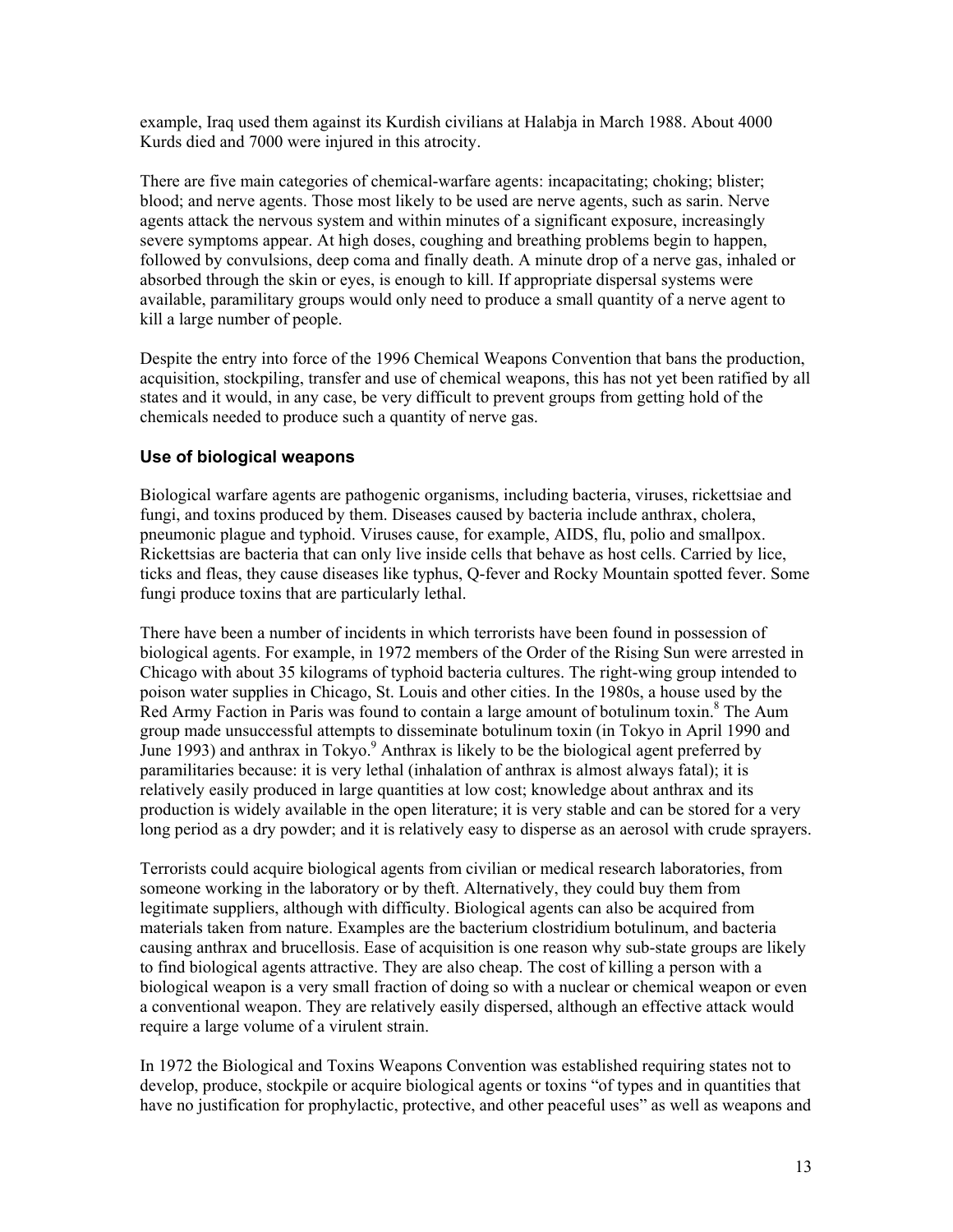means of delivery. It does not, however, prohibit research or contain provisions to verify compliance. At the 1996 review of the treaty an Ad Hoc Group was established to draft a legally binding protocol to strengthen the verification provisions of the treaty and prevent further proliferation of biological weapons materials. Discussions continued for several years until it seemed an effective verification protocol would finally be reached. However, in December 2001 the talks collapsed as the United States controversially rejected the proposals at the last minute.

### **Use of nuclear weapons**

After the recent terrorist attacks in New York and Washington in September 2001 and the use of chemical weapons by the Aum group in Tokyo, the next rung on the ladder of escalation may well be the acquisition and use of a nuclear weapon. Many believe that the most likely way in which a terrorist group would acquire a nuclear explosive is by stealing a nuclear weapon from a military stockpile or by stealing one while it was being transported. The break up of the former Soviet Union, and the economic and social chaos that followed, encouraged this view. But it is not only the ex-Soviet nuclear arsenal that we should worry about. As the global quantities of plutonium and highly-enriched uranium rise, it is increasingly possible for a terrorist group to illegally acquire the fissile materials that they could use to fabricate a nuclear explosive device (whether from civil or military origins).

Since 1945, the world has produced around 1500 tonnes of plutonium. About 250 tonnes of this is weapon-grade, for use in nuclear weapons. The other 1250 tonnes is civilian plutonium, produced as waste from power-generating reactors. By 2020 the civil plutonium stockpile is likely to increase to 3000 tonnes. About 300 tonnes of civil plutonium has been separated from spent reactor fuel elements in reprocessing plants; if current reprocessing plans go ahead, by the year 2010 there will be about 550 tonnes of separated civil plutonium.<sup>10</sup> Such plutonium consists almost entirely of 'reactor-grade' plutonium that can be used in nuclear weapons, although it is not ideal for the purpose. It is widely distributed across the industrial nations with nuclear power programmes.

The situation with highly enriched uranium (HEU) is different from that with plutonium. The bulk of the world's stock of HEU is military and used in nuclear weapons; only about one percent is civil, mainly used to fuel civilian research reactors. Moreover, the HEU removed from dismantled weapons can be disposed of more easily by mixing it with natural or depleted uranium to produce low-enriched uranium for reactor fuel. Low-enriched uranium is not usable as a nuclear explosive. There are about 1900 tonnes of HEU in the world, mainly owned by the United States and Russia. About 1500 tonnes of HEU are outside nuclear weapons and about 410 tonnes in active nuclear weapons. It is estimated that the dismantling of nuclear weapons will produce about 30 tonnes of HEU a year in each of the United States and Russia.

Around 60 percent of civilian plutonium and HEU is under the full international safeguards of the International Atomic Energy Agency (IAEA), but this includes the non-nuclear weapon states that have signed the nuclear Non-Proliferation Treaty (NPT) along with Britain and France. The remaining 40 percent is held in the United States and Russia. India, Pakistan and Israel also have significant stocks of fissile material outside IAEA inspections that are part of their nuclear weapon programmes. Only a tiny proportion of military plutonium and HEU is currently under international safeguards.

If a group were to acquire sufficient 'reactor-grade' plutonium it could manufacture a crude nuclear device. Even if the device, when detonated, did not produce a significant nuclear explosion, the explosion of the chemical high explosives would disperse the plutonium widely. If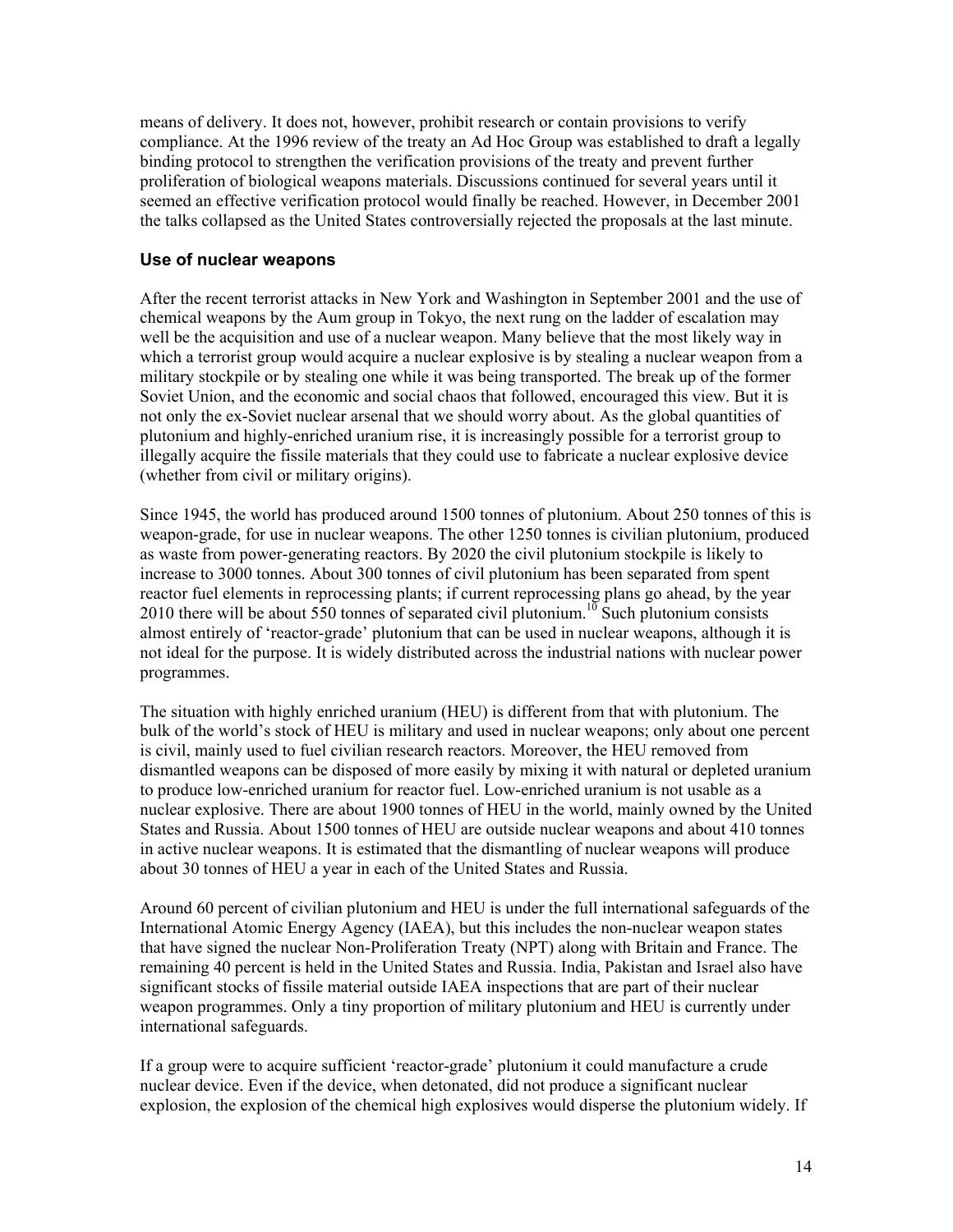an incendiary material were mixed with the high explosives the explosion would be accompanied by a fierce fire causing a high proportion of the plutonium to be dispersed or volatilised by the fierce heat. The dispersal of plutonium would make a large part of a city uninhabitable until decontaminated, a procedure which could take years.

Large paramilitary groups are often closely linked with organised crime and the smuggling of nuclear materials. A kilogram of weapon-grade plutonium, for example, would probably be worth one or two million dollars on the black-market. It would be about the size of a golf ball, small enough to be smuggled easily across borders. Both weapon-usable plutonium and HEU are weakly radioactive and difficult to detect using radiation detectors.

Fissile materials in Russia are kept in more than 100 institutions and facilities. Fears that a flourishing black-market exists, involving the smuggling of fissile materials from Russia and other ex-Soviet republics, have been reinforced by a number of recent incidents. For example, in December 1994, the Czech authorities seized three kilograms of HEU. There are reports that security police confiscated nearly 40 kilograms of weapons-grade uranium in December 1993 in Odessa in the Ukraine, and, during 1994, more than 400 grams of weapons-grade plutonium were seized in Germany. These smuggling incidents, which are almost certainly the tip of an iceberg, suggest that a significant black market in fissile materials exists. Given the many possible routes to smuggle materials from the former Soviet Union, it is impossible to know the extent of the activity.

### **What needs to be done**

To prevent terrorists acquiring and using weapons of mass destruction the international community must develop and commit to global and regional comprehensive non-proliferation strategies involving four components.<sup>11</sup>

1. Strengthening non-proliferation norms.

Current international agreements, conventions and treaties relating to chemical, biological and nuclear weapons should be strengthened and enforced. In particular, an effective protocol to verify the Biological and Toxins Weapons Convention must be agreed and implemented, and a fissile material cut-off treaty (FMCT) to ban any further production of fissile materials for use in nuclear weapons must be negotiated. Unfortunately both of these efforts have repeatedly failed over the past five years when agreement could have been reached. Means of introducing legally-enforceable sanctions if violations occur must also be investigated in full.

2. Improving safeguards.

Efforts to safeguard and eliminate fissile materials that can be used to fabricate nuclear explosives must be stepped up. This means: improving physical protection measures at key sites; improving accountancy procedures for these lethal materials; placing all civilian fissile materials and excess military stocks of fissile materials under full international safeguards; converting all HEU to low-enriched uranium; and developing politically acceptable and technically viable means for the permanent disposition of plutonium.

3. Strengthening export controls. Export controls remain weak in China and Russia, and can be circumvented in Europe. Mechanisms to standardise and legally enforce these export controls must be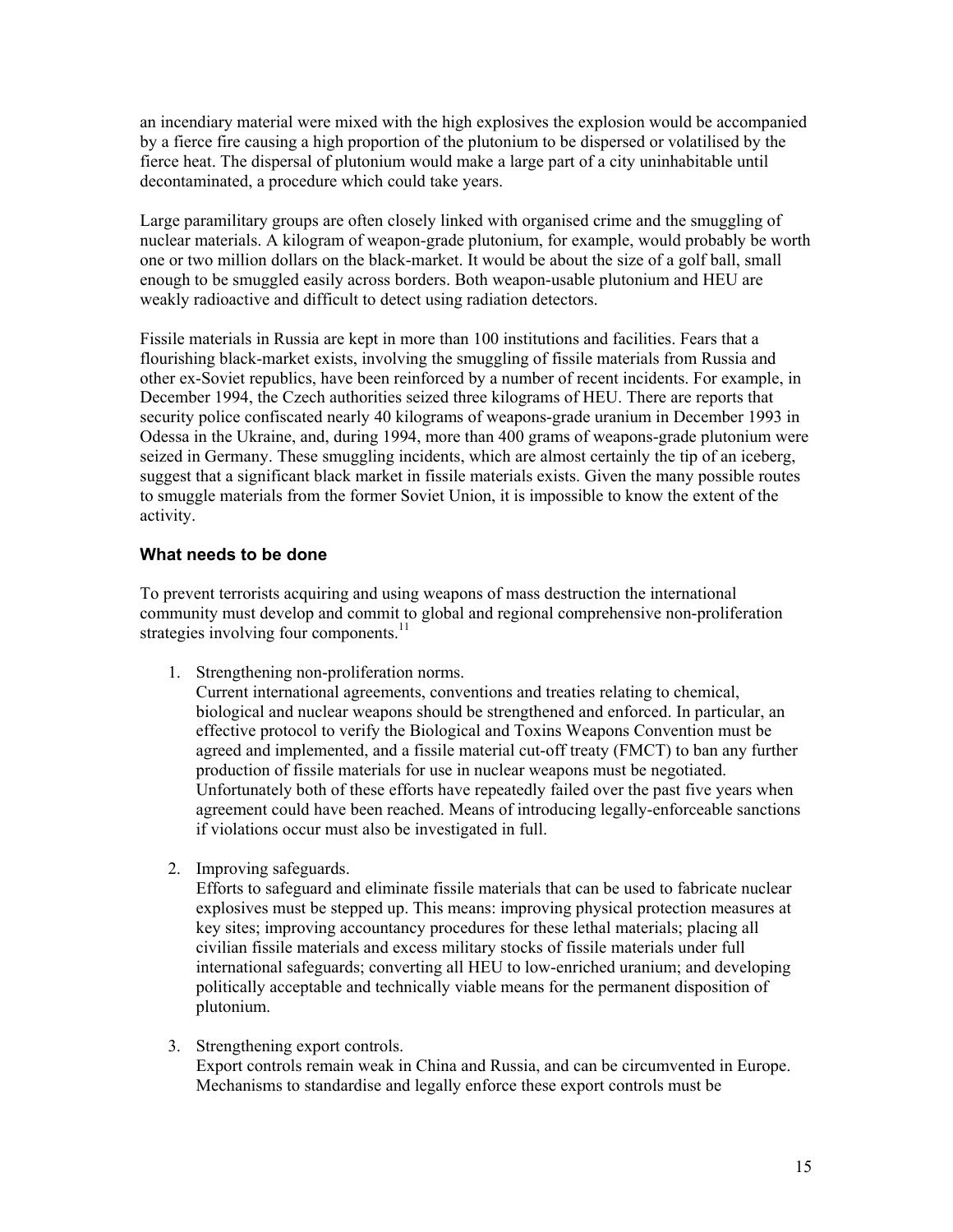implemented, although the problem of 'dual use' goods will continue to plague such efforts.

4. Effective intelligence.

The importance of effective strategic intelligence in countering WMD terrorism cannot be over-estimated. Experience shows, however, that setting up effective intelligence activities against terrorist groups is extremely challenging. Rivalries between intelligence agencies within countries and lack of cooperation in intelligence matters between countries seriously reduce effectiveness. The intelligence and security agencies, in their fight against terrorism, face an awesome task that will require new technologies, a close study of new terrorist threats and, perhaps most importantly, an imaginative approach. In the age of the Internet, knowledge is available to all. This, and the revolution in communications, have had a considerable impact on society and have removed one of the few advantages of the intelligence community. In future, success in countering terrorism will depend on the effective application of ingenuity and innovation.

Finally, the acknowledged and de facto nuclear weapon states should make every effort to devalue the role of nuclear weapons in international relations by abstaining from the development of any new nuclear weapons and signing and ratifying the nuclear Comprehensive Test Ban treaty (CTBT). In particular Russia and the United States must take steps to ensure the permanent and verifiable removal of excess nuclear warheads from their respective stockpiles under nuclear arms control treaties, rather than storing them as a hedge for the future. India and Pakistan must work to ensure that the repetitive cycle of nuclear brinkmanship is broken through a sustained programme of effective confidence building measures. If the nuclear taboo is strengthened, rather than weakened, and the role of nuclear weapons downgraded, rather than enhanced, efforts to prevent nuclear terrorism will be more credible and effective.

# **Option 4: Breaking the cycle of violence**

Since the attacks of 11 September, the main response, especially from the United States, has been military, with persistent action in Afghanistan, the extension of military bases into Central Asia, support for counter-insurgency activities in numerous countries, and now the prospect of a war with Iraq. Yet there has also been the continuation and enhancement of quite different approaches to problems of political violence and conflict, approaches that seek to prevent conflict while understanding some of its root causes.

In particular, there is a greater concern with the dangers of what may be called the cycle of violence, and where to intervene to break this cycle. This is not to say that the cycle of violence is the only cause of terrorism, nor is terrorism its only result. Nevertheless it helps to explain why the use of terror as a weapon recurs throughout history, and offers pointers as to how the deeper human reasons for resorting to terror can effectively be addressed.

# **The cycle of violence**

The classic cycle of violence, which ensures that conflict follows conflict, has roughly seven stages. This cycle has been evident in the Israeli-Palestinian conflict, in central Africa and repeatedly in different regions of former Yugoslavia.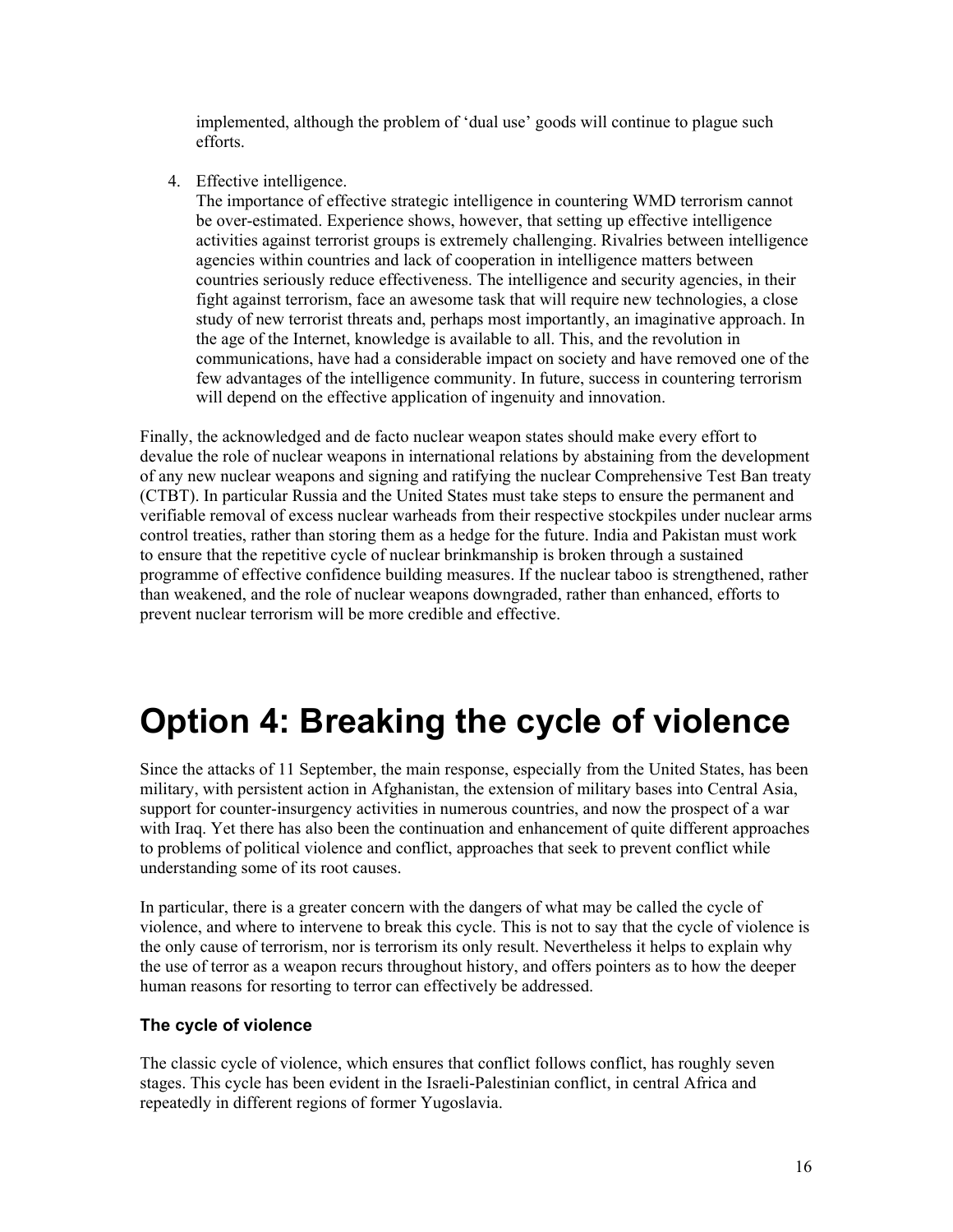This is how the cycle of violence works in the human psyche, and it is at a human level that option four operates, because the origins of the cycle can only be dismantled within the individual human mind and heart.



# **Breaking the cycle**

Intervention is needed at the point before anger hardens into bitterness, revenge and retaliation. To be effective it must address the physical, the political and the psychological security of people trapped in violence; all are equally important, and one without the other is insufficiently strong to break the cycle. In every case, the people involved in situations of violence must be supported in the development of their own resources for transformation. We will now illustrate what is meant by interventions for physical, political and psychological security, giving four examples in each case. (This report is concerned with conflict resolution or mitigation intiatives per se, and does not attempt to include reference to the profoundly important role of relief, development and human-rights agencies.)

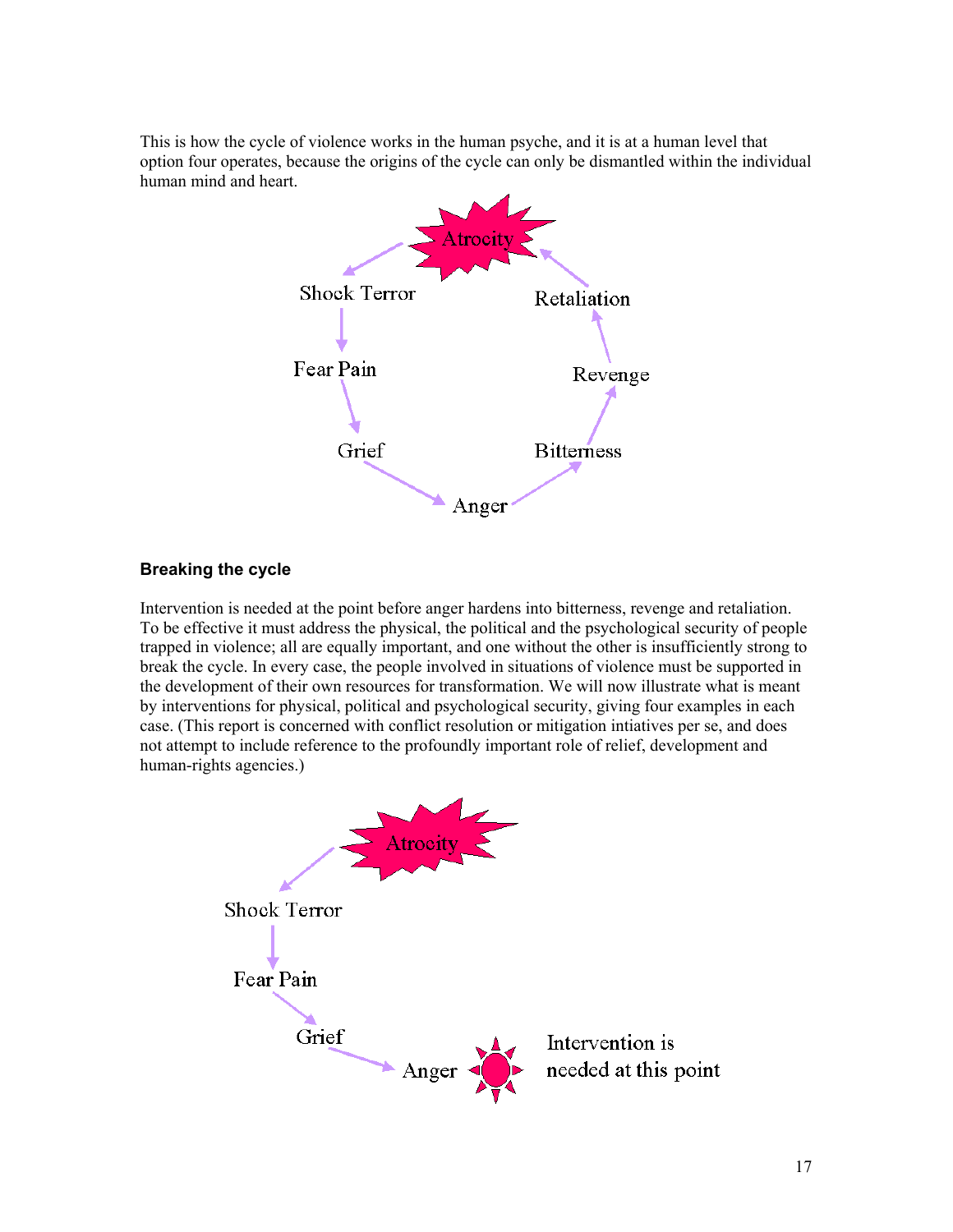#### **Intervention for physical security**

*Peace keeping:* Where people have murdered, brutalised or tortured each other, the first necessity is to keep them physically separated. Strategies for peacekeeping are developing through the harsh experience of the tragedies of Rwanda, Bosnia, Kosovo, East Timor, Somalia, Cambodia and Cyprus. The consequences of late intervention, inadequate intervention, or no intervention at all (as in the case of Tibet, Burma, Iraq, the Israeli/Palestinian conflict, Sri Lanka or Kashmir) are becoming clear. There is now an extensive body of knowledge and training on this subject, developed by the United Nations, independent research institutes and many national armed forces.<sup>12</sup>

Many peacekeeping operations have been hindered by problems preventing them from achieving the desired results. These problems include the operational mandates (Bosnia), timely availability of sufficient resources and competent personnel, and permission from the relevant heads of state to operate in-country (East Timor). However, as stated innumerable times by Kofi Annan, Secretary-General of the United Nations, the principal obstacle to effective UN peacekeeping is the level of political will among the members of UN Security Council, especially the permanent five (P5). But, where peacekeeping operations have sufficient support, they prevent bloodshed and perform the essential task of creating an environment in which peace building and reconciliation can take place.

*…if we are given the means - in Kosovo and Sierra Leone, in East Timor and Angola - we have a real opportunity to break the cycle of violence once and for all.<sup>13</sup>*

*Protection*: When civilians are threatened, driven from their homes, or under attack from militias, they can effectively be protected in a number of ways. One is by the introduction of trained civilian violence monitors, as in the case of Kosovo by the Organisation for Security and Cooperation in Europe (OSCE), a regional intergovernmental organisation with 55 member nations. For the six months prior to the NATO decision to bomb Serbia, the OSCE had deployed 1300 monitors throughout Kosovo. The monitors were from all over Europe, their job to check and report on instances of intimidation or ethnic violence.

*The mission, staffed by more than 30 nations, is being loaded with ...tasks: maintenance of the cease-fire, separation of the military forces, mediation of disputes, protection of human rights, collection of war crimes evidence, building up of democratic institutions and holding municipal elections.14*

There is good evidence to show that everywhere the orange landrovers of the OSCE went, violence stopped. It was precisely at the point when these monitors were withdrawn and the bombing began that the wave of killing and eviction began in earnest.

Another form of protection is provided by NGO initiatives like the Peace Brigades International (PBI) who mobilise and provide trained units of volunteers, in areas of high tension, to help discourage violent outbreaks. This kind of intervention only works when the aggressor knows that enough of the international community supports the protectors. For example, in Columbia in 1995, where there had been 38,000 political assassinations over a four year period, PBI sent teams to provide round-the-clock unarmed protection for prominent human rights activists whose colleagues had been killed, abducted or tortured. One such activist said: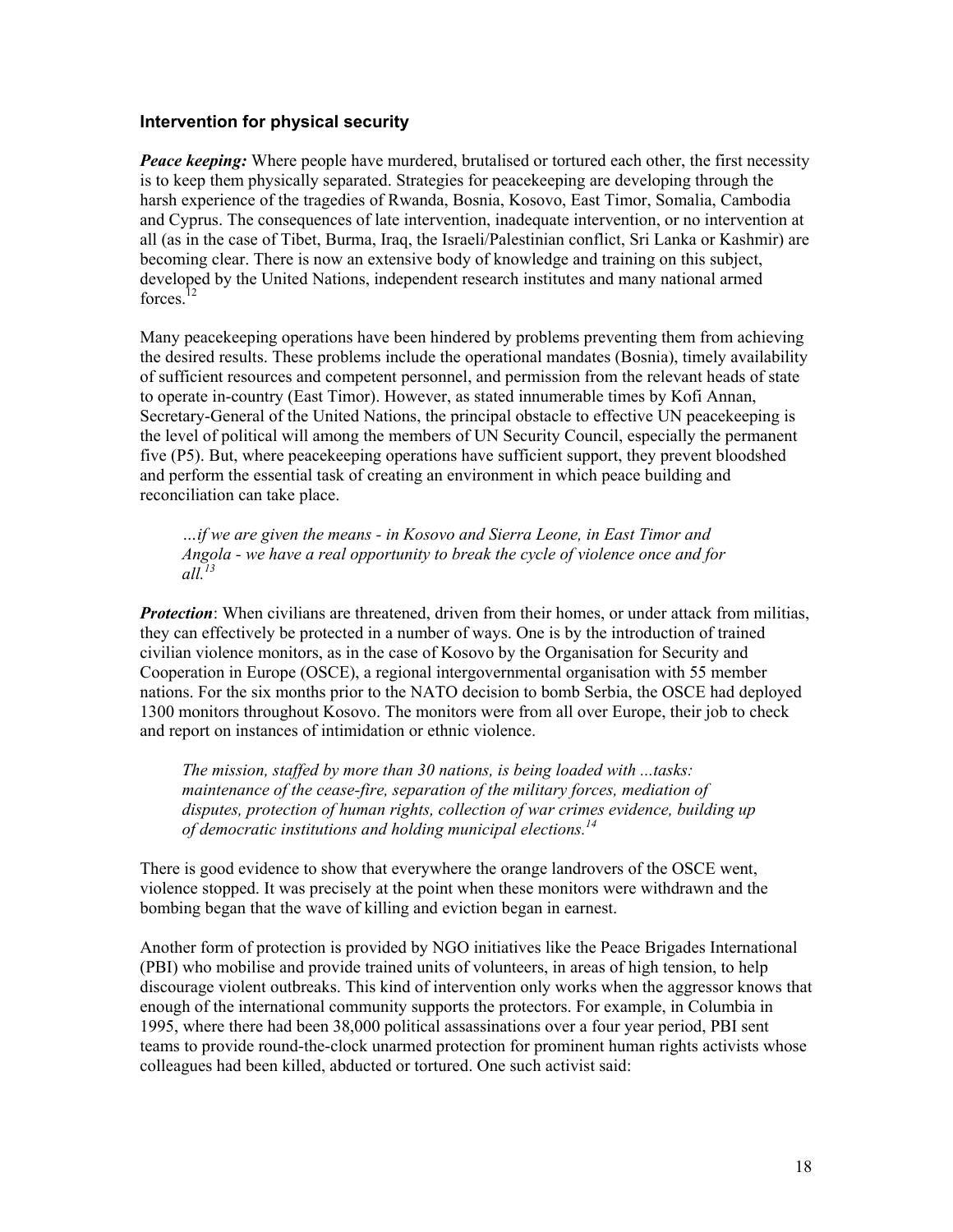#### *The death sentence against each and every one of us has not been carried out only because we have had Peace Brigades International accompaniment.<sup>15</sup>*

This work has shrunk the 'impunity space', the space available for repressive regimes for violent and illegal action. American citizens undertook similar work in Nicaragua in the 1980s with an organisation that became known as Witness for Peace. In addition to living in villages at risk of violence from the Contras, Witness delegations, enjoying the relative protection that their nationality offered them, soon began following the Contras with notepads and cameras to record everything they saw. In some places their work took the form of taking testimonies from those who had been brutalised by the Contras. The same organisation provided video cameras to nonviolent autonomous activists in northeast India to prevent abduction and murder by security forces. Peter Gabriel, co-founder of Witness says:

*A camera in the right hands at the right time at the right place can be more powerful than tanks and guns. Let the truth do the fighting.16*

*Arms export controls:* Embargoes or sanctions against the supply of arms to areas of conflict rarely work, for a number of reasons. These could effectively be addressed if:

- A. supplier countries agree and police a binding code not to supply to areas where conflict is imminent, and impose penalties for supposed end users who re-sell arms;
- B. substantial funds are provided, possibly through a tax on corporate suppliers, to introduce effective boundary controls on gun-running, and severe and enforceable penalties;
- C. the permanent five members of the Security Council cut their arms exports. Over the last five years, the United States has sold \$50bn worth of major conventional arms, Russia has sold \$16bn, China \$1.5bn, the United Kingdom \$7bn, and France  $$11bn.$ <sup>17</sup>

As in the case of nuclear weapons, the P5's refusal to exercise restraint has led to other countries following their example. Germany and the Netherlands now have energetic arms exports, encouraging the excuse, when a large sale is pending, "if we don't supply them, someone else will". That argument was used to justify slave trading. An international treaty to control and reduce arms sales is essential if terrorism, by state or non-state parties, is to be dealt with. NGOs such as Saferworld and Oxfam have helped secure a European Code of Conduct limiting arms exports.

The second rationale put forward for justifying arms exports is the necessity to protect jobs in the defence industry. This argument, repeated so often that it has assumed the status of a national myth, has comprehensively been shown to be false. In a report published in July 2001, and unchallenged since, research showed that each job in UK defence exports costs the British taxpayer £4600 per annum, and that instead of contributing to the economy, or even to the effectiveness of HM forces, arms exports are a net drain on the British economy, and the favouring of British suppliers has led to inferior equipment.<sup>18</sup> The same subsidies, applied to new products in the fast-growing environmental sector, would be more productive and better support the wider British economy.

*Gun collection:* When a country is awash with weapons after a civil war, effective schemes are needed to collect and destroy the weapons. This has been undertaken in recent years by the United Nations in Albania, by NATO in Macedonia, and by individual initiatives in other countries. For example, in El Salvador in 1995 a group of businessmen whose trucks were being hijacked by heavily armed gangs (as a result of twelve years of civil war) copied a successful initiative from the Dominican Republic. For every gun surrendered they offered food vouchers worth \$100. By the end of the second weekend vouchers worth \$103,000 had been issued, despite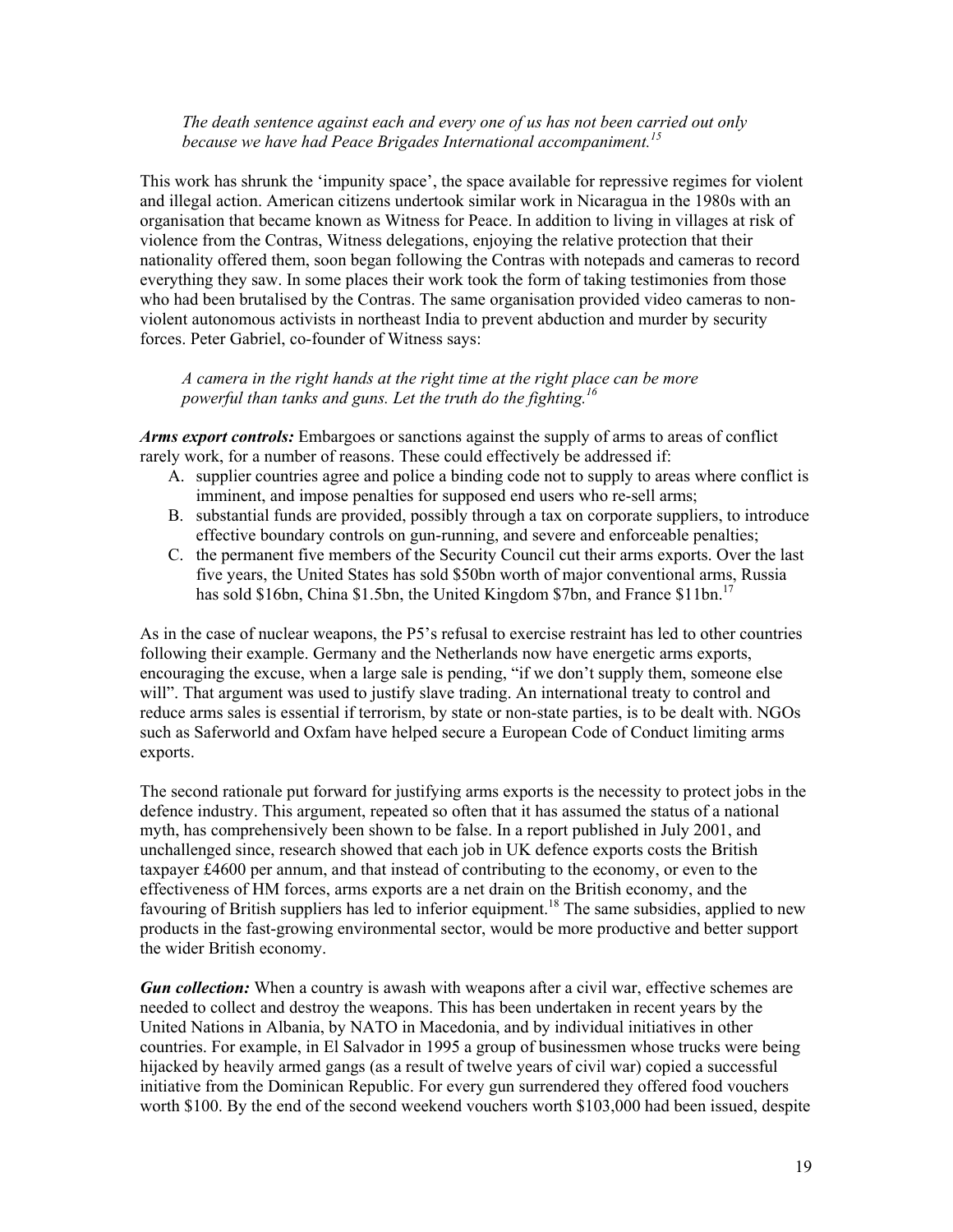the organisation having only \$19,500 available funds. In view of the success of the programme the President of El Salvador intervened to help, and in three years over 10,000 weapons were handed in.

# **Intervention for political security**

Law enforcement is a pre-requisite of stabilisation, whether before, during or after major conflict. It is now widely recognised that strategies for security sector reform must take an integrated approach. The UK government's approach to the security problems in Sierra Leone show that an integrated strategy can be very effective. In this case, four government departments, Department for International Development (DfID), Ministry of Defence (MoD), the Home Office and the Foreign and Commonwealth Office (FCO) addressed different aspects security sector reform:

- DfID funded activities in support of civilian control of the security sector;
- MoD helped to develop a national security policy, including the reorganisation of Sierra Leone's defence ministry, and training the army;
- the Home Office provided personnel skilled in managing reform of police services; and
- $\bullet$  the FCO helped to fund military education and training.<sup>19</sup>

Unless the legal and coercive instruments which a citizen encounters are perceived as legitimate and independent, then the capacity of the state to implement policies intended to support reconciliation and prosecute human rights violations will be severely undermined. For example, during South Africa's transition to fully democratic post-apartheid politics, a lack of faith in the criminal justice system was a significant obstacle to progressing towards the new political regime.

*…it was widely perceived that apartheid crimes could not be handed over to the old criminal justice system. The whole edifice of a culture of human rights and equal citizenship rests upon the existence of a 'state of right', which involves an end to the arbitrariness and irrationality of a repressive juridical apparatus and the establishment of due process and fairness.<sup>20</sup>*

*Free elections:* The removal of a dictator and installation of democratic process is a monumental task. This was certainly so in the case of Slobodan Milosevic, named by the International Crisis Group as the "single greatest cause of instability and conflict in south eastern Europe". In July 1999 the US-based East-West Institute and the Slovak Ministry of Foreign Affairs brought together the representatives of pro-democracy forces from the Federal Republic of Yugoslavia, including trade unions, NGOs and independent media. A task force was set up to assist all those working for change, who had been active, even against terrible odds during the war. They built a coalition eventually known as the Democratic Opposition of Serbia, which was able to build a common strategy united behind one candidate, Vojislav Kostunica. With extensive election monitoring and a wave of non-violent protest when Milosevic attempted to annul election results, the Democratic Opposition of Serbia won the Serbian elections.

The extent to which a population values the opportunity a free election provides to express the popular will, especially when the population has previously been denied democratic rights to political participation, can be clearly demonstrated. For example, in 1999 the UN Assistance Mission in East Timor (UNAMET) undertook voter education and registration for the referendum in which the East Timorese would decide between independence from Indonesia or a form of autonomy. Despite the increase in violence by militias against the civilian population prior to the election, an astonishing 98% of the electorate voted.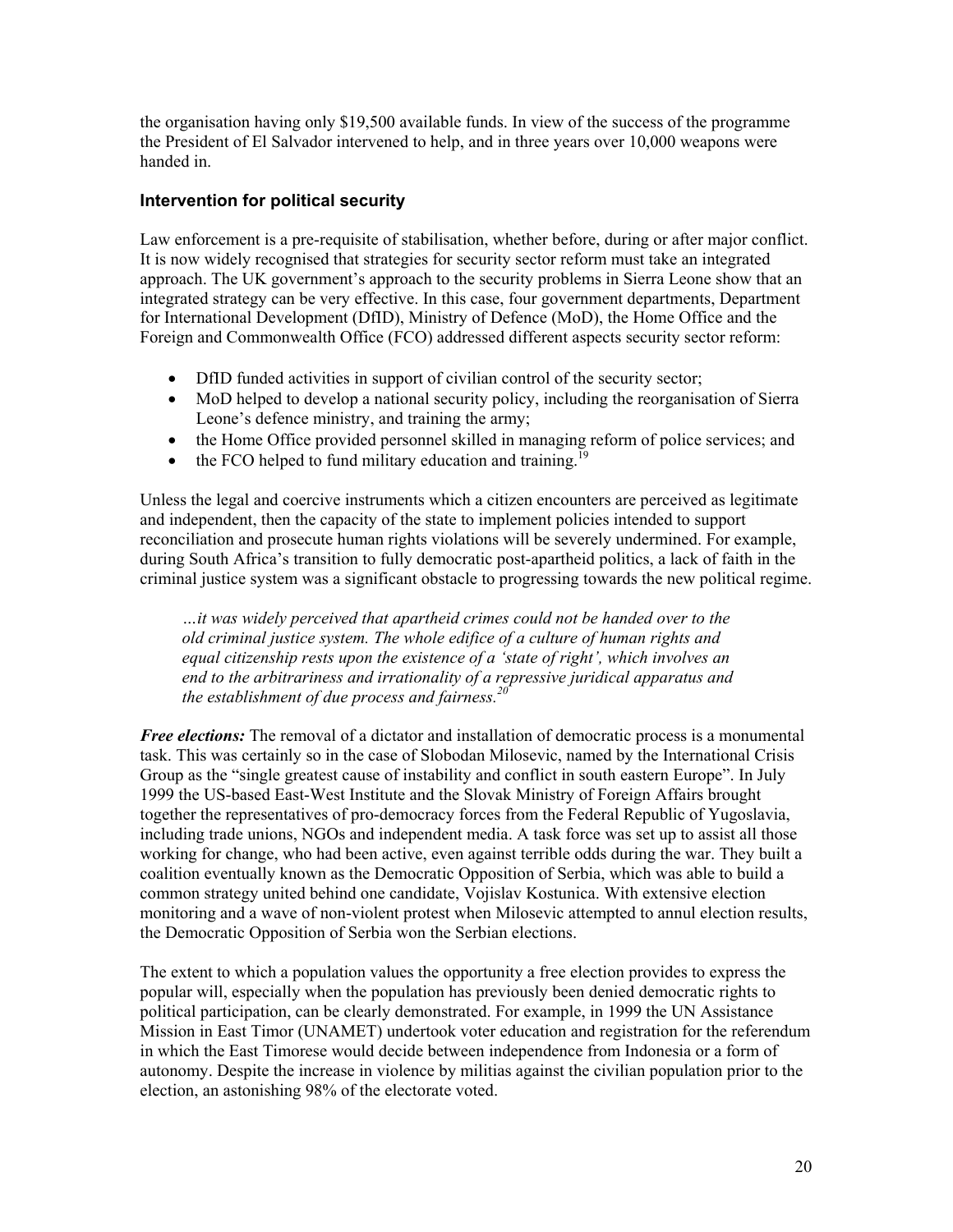*Enthusiasm, even joy, was widespread, as it always seems to be when people are given the first chance to vote in their lives.21* 

The fact that the election results preceeded an increase in violence, illustrated in a terrible way just how significant the free election was. Such an incontrovertible public assertion of the will of the people could not be ignored by those so bitterly opposed to this process.

*Control of militias*: Armed militias or paramilitaries have to be brought to the negotiating table. This is not necessarily best done by armed forces; in many instances NGOs or respected civilians have succeeded. For example, in Mozambique the Community of Saint' Egidio, supported by the Vatican, became involved in a series of meetings with leaders of FRELIMO and RENAMO, culminating in October 1992 in the signing of a comprehensive peace accord. This provided for the demobilisation and re-integration of combatants, the creation of a new Mozambican Defence Force, the creation of political parties and freedom of the press. The United Nations was given the responsibility of overseeing the transition from war to peace which led to the first free elections in October 1994.

*Free press:* An independent media is essential to the prevention of war. Conversely hate radio can inflame conflict to white heat, as happened in the Rwandan genocide. In nearby Burundi in 1994 violence began to spiral; the main radio station was controlled by the state, whose army had been complicit in the violence. With the aid of the US-based NGO, Search for Common Ground, the independent 'Studio Ijambo' was launched early in 1995. In spite of one of the team members being killed by the army, they continued their balanced news coverage, proposing solutions to the crisis facing the country. In two years they produced 2500 features on peaceful co-existence and a soap opera to which after four years 85% of the entire population was listening. Studio Ijambo has received many international awards for its role in calming explosive tensions, defusing rumours, and promoting reconciliation.

During the operation of the United Nations Transitional Authority in Cambodia (UNTAC), it soon became clear that the only way UNTAC was going to be able to communicate their message in the face of systematic intimidation by Khmer Rouge and others, particularly to communities in the rural areas, was by radio.

*The broadcasts of Radio UNTAC helped offset the political impact of the violence of the regime and the threats of the Khmer Rouge. It became one of the most successful components of the UN's operation in Cambodia. For the first time Cambodians had a free and unbiased source of information, and nearly the entire population became avid listeners.22*

#### **Intervention for psychological security**

*Witness:* The traumas experienced by victims of atrocity need attention and, if possible, healing. One way in which this is done simply and effectively is by a technique called 'active listening', whereby an independent witness or witnesses gives the traumatised person their full attention for as long as necessary to discharge their fear, grief and anger. This simple technique takes time and care, but done well it prevents anger hardening into bitterness and retaliation. In Croatia, for example, in the midst of the war, a group of citizens set up the 'Centre for Peace, Non-Violence and Human Rights' in Osijek. Today it has grown into one of the largest citizen-led peacebuilding organisations in the country. The centre sends 'peace teams' to towns and villages to aid the healing of trauma which has left so many people emotionally scarred. In places where Serbs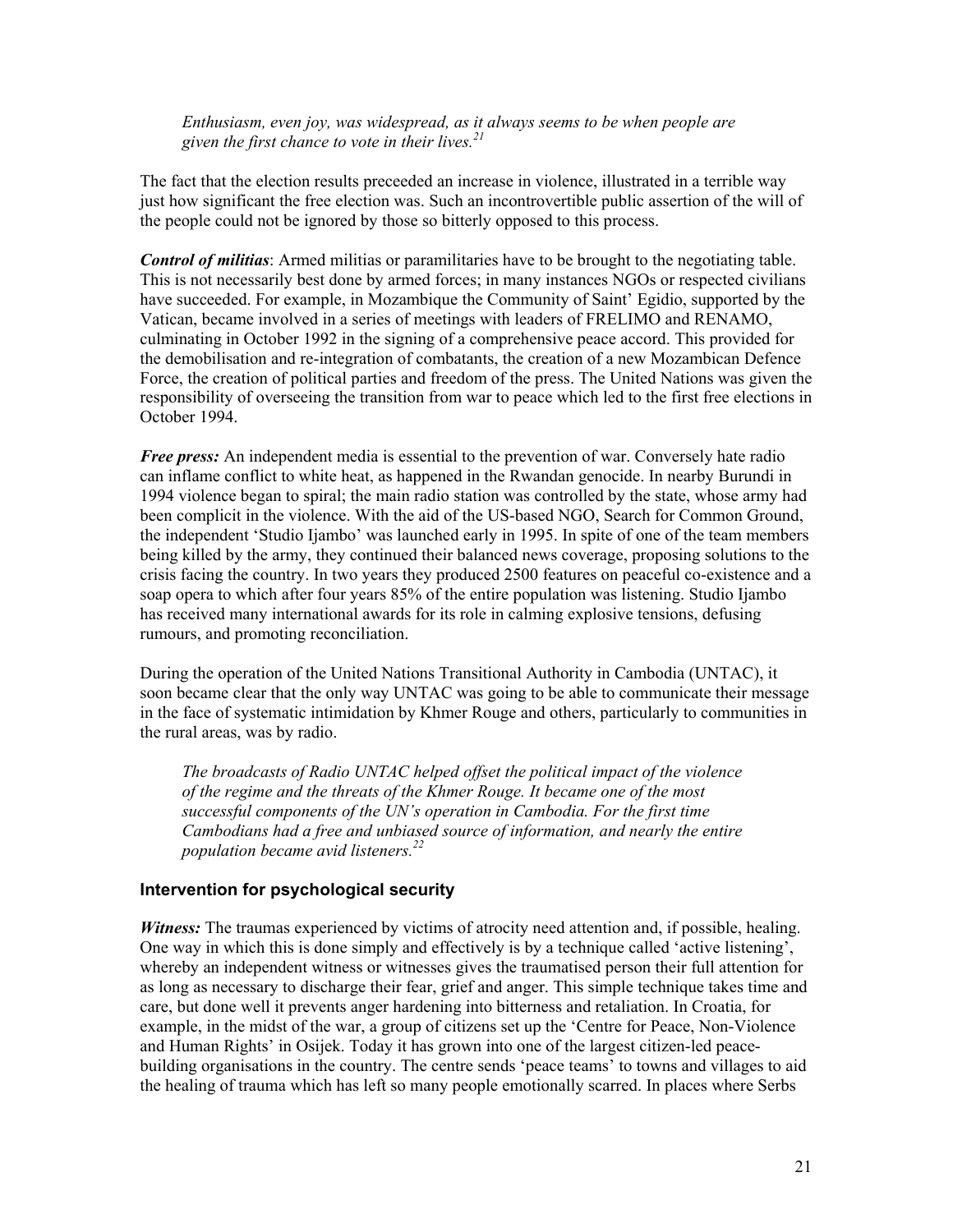still live, the peace teams have made important progress in reducing the level of animosity and tension between Serbs and Croats, thus reducing the probability of violence breaking out anew.

In every conflict, there are those willing to risk their lives to build a non-violent solution. Such people are often community or church leaders, and frequently women. There are a multitude of examples, including: the initiative of Liberian women to bring about disarmament before elections from 1993-7; the Women's Organisation of Somalia who emerged in the midst of war to prepare the groundwork for peace; the Mothers of the Plaza de Mayo, mothers of the disappeared in Argentina who helped transform a fractured and violent society; and the Women of Wajir in north eastern Kenya. Their motto was:

*You must commit yourself to continuing the peace work no matter what happens: if my clan were to kill your relatives, would you still work with me for peace? If you can't say yes, don't join our group.* 

Their intervention was key to ending an inter-clan war by setting up public meetings and rapid response teams. It was so successful and cost effective that it has now been copied in other parts of the country, co-ordinated by a special representative in the office of the Kenyan President.

*Bridge building:* The efficacy of bridge-building between communities fractured by decades of violence has been most evident recently in N. Ireland, where it has long been recognised that support for community bridge-building is an essential element of efforts designed to overcome deeply ingrained community hatred and suspicion, with particular attention being paid to school children in N. Ireland. For example, during the late 1980s and early 1990s Education for Mutual Understanding, an educational working group, was established which sought to enable children to: learn to respect and value themselves and others; appreciate the interdependence of people within society; know about and understand what is shared as well as what is different about their cultural traditions; and appreciate the benefits of resolving conflict by non-violent means.<sup>23</sup> They aim, through education and inter-school programmes, to assist children's understanding of their cultural heritage and common experience. The project originally operated only in one district of N. Ireland; the organisers worked out that to extend the project across the province, it would cost £1.39m, or 0.25% of the annual education budget.

In India there are many potent examples of bridge-building. In the slums of Ahmedabad, a small NGO called St. Xavier's Social Service Society has worked for years in fostering a climate of inter-religious understanding between the desperately poor Muslim and Hindu communities. By targeting false rumours before they spread, by setting up 'peace committees' made up of local people and by proactively addressing the root causes of the tensions between Hindus and Muslims in the slums, St. Xavier has undoubtedly made a significant contribution to interreligious co-existence in the area.

The lies, suspicion and betrayals which characterise war can fester for decades and erupt in further atrocity if not addressed. This needs to be done in public and in a safe and controlled environment, and one of the most effective is a Truth and Reconciliation Commission. To date there have been twenty of these, each building on the lessons of the last, the most well known being held in South Africa from 1995 to 1998.<sup>24</sup> The process, when properly conducted, goes far deeper than any superficial bargaining for amnesty. The South African constitution of 1993 talks of the importance of reconciliation and reconstruction:

*[they provide a] secure foundation for the people of South Africa to transcend the divisions and strife of the past, which generated gross violations of human rights,*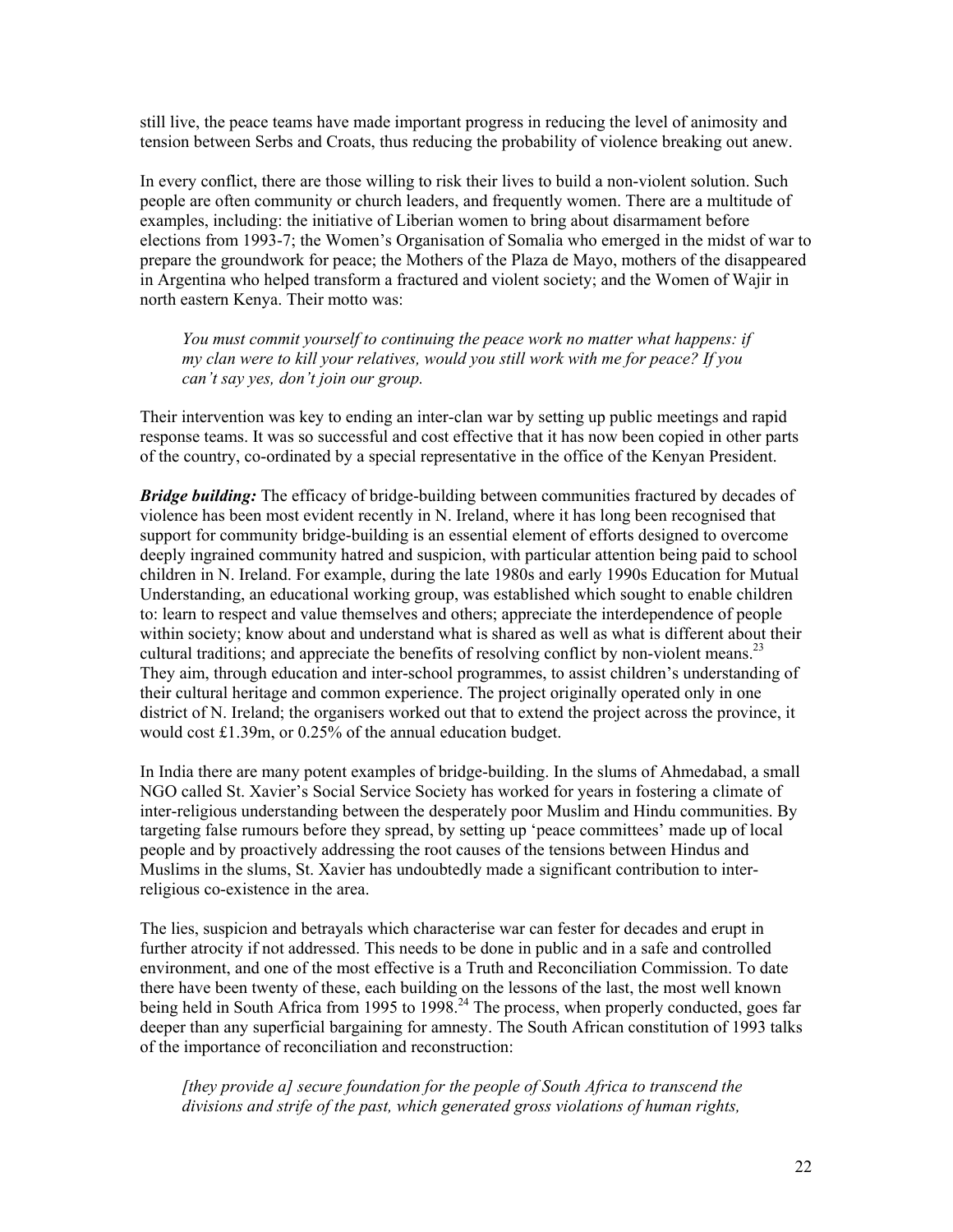*the transgression of humanitarian principles in violent conflicts and a legacy of hatred, fear, guilt and revenge.25*

The demands of reconciliation with a view to ensuring a peaceful transition to a democratic society often necessitate postponing or rationing justice for the victims and families of gross human rights violations. In place of conventional justice involving legally-sanctioned punishment for crimes committed, efforts are made to expose the egregious acts and systematic violations of the past, to establish accurate and detailed records. Debate over the efficacy of Truth and Reconciliation Commissions often revolve around the requirements of expediency and the imperatives of justice and law. Nevertheless, truth and reconciliation commissions do perform a vital reconstitutional function within transitional democracies, and help to break the cycle of violence. It is extremely painful for all concerned, but when the truth is really told, it can help to bring about a transformation so substantial that deep reconciliation is far more likely to be achieved.

In concluding this section on intervention for psychological security, we would emphasise that it is the most frequently neglected, perhaps because it is considered 'soft', yet the power of change in the human heart is formidable. It is what can transform violent activists into statesmen. The development undergone by Nelson Mandela during his years on Robben Island, after he was convicted of terrorism, made it possible for him to emerge from jail unshakably committed to negotiation and reconciliation. Had it not been for the depth of his and his colleagues' conviction, there were enough people on both sides ready to fight that South Africa would have been plunged into a civil war which could have taken millions of lives. The same is true of Alistair Little, who joined a Protestant paramilitary organisation in N. Ireland aged seventeen, shot a man point blank and spent the next twelve years in the Maze prison; it was there that he witnessed the fatal hunger strike of Bobby Sands. It moved him to the core that a Catholic could care so passionately about his cause as he did, and kill himself in the process. The depth of this experience was such that since his release thirteen years ago Alistair has worked full-time and often unpaid for reconciliation and bridge-building between Catholic and Protestant communities in N. Ireland.



#### **Transforming the cycle of violence**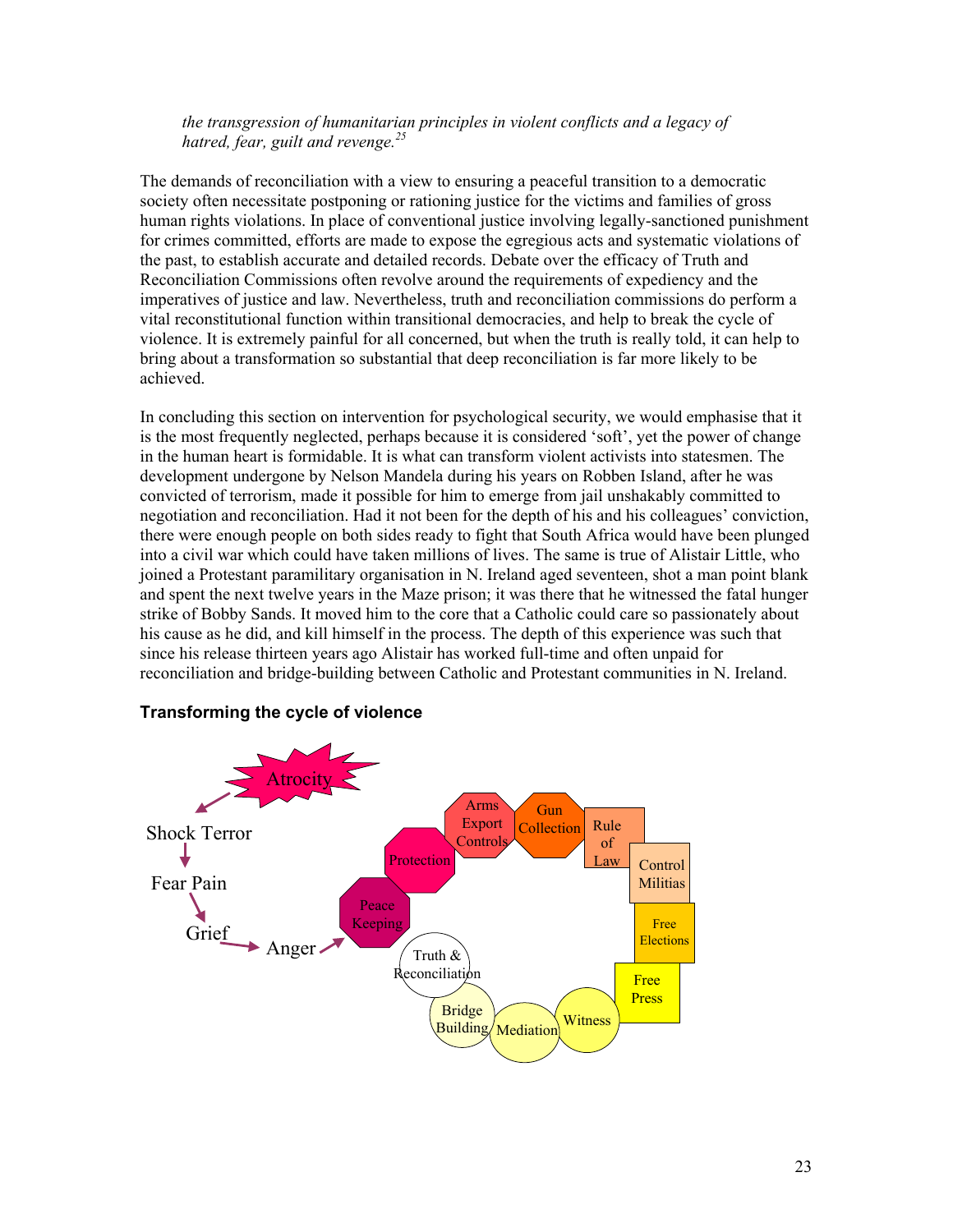These brief examples, taken from thousands of interventions around the globe, indicate the potency of non-violence. If applied systematically, robustly and with adequate funding, they illustrate how the cycle of violence can be transformed.

There are two points to be made in concluding this section on breaking the cycle of violence. The first concerns evaluation. There are now at least 51 institutes and other centres in the United Kingdom researching conflict resolution, from Sandhurst to Bradford University, and knowledge of what works and what does not is growing fast.<sup>26</sup> While increasingly efficient measures of evaluating conflict resolution initiatives are being developed, the fact remains that if they are successful, it is hard to measure what did not happen. Conflict prevention at its most effective will enable those involved to avoid bloodshed, possibly even a full-scale civil war, with all the associated destruction. A method of calculating or assessing the value of prevention, or of comparing the relative effectiveness of military and civilian intervention, has yet to emerge. This is a challenge for governments, intergovernmental agencies and NGOs alike.<sup>2</sup>

The second point is that interventions such as these described above, while increasingly the subject of research, are inadequately funded. This issue will be addressed in the following section.

# **Option 5: Alter funding priorities to reflect relative effectiveness**

*Failure to prevent outbreaks of violence, war and genocide, for example in Rwanda and East Timor, has led to enormous losses of human lives, lifelong physical and mental injuries both to the victims and the perpetrators, and devastated social structures and networks. The economic costs to the countries concerned in terms of loss of social capital, the destruction of material assets and economic stagnation are of the order of tens of billions of dollars. In addition there are the costs of diplomatic crisis management, civilian and military peace operations, refugees and destruction. The annual costs to the international community of military and civilian measures in former Yugoslavia alone are estimated at not less that \$7bn. The cost to the international community of managing the peace is considerably lower than carrying the cost of war and violence.<sup>28</sup>*

The cost effectiveness of the conflict resolution measures described in the previous section is in little doubt relative to the cost of military interventions. By its very nature military intervention is enormously expensive; the bombing of Serbia in 1999 for example cost approximately \$4bn, in addition to the \$20-30bn subsequently needed to rebuild what was destroyed. By contrast, the most expensive of the measures described above is UN peacekeeping, which now incurs an annual cost of cost of approximately \$2.8bn for operations in many different parts of the globe.<sup>29</sup> Costs of some of the community-level interventions described are as follows:<sup>30</sup>

| Peace Brigades International protection work in Columbia | \$0.7m |
|----------------------------------------------------------|--------|
| Witness Organisation annual budget                       | \$0.4m |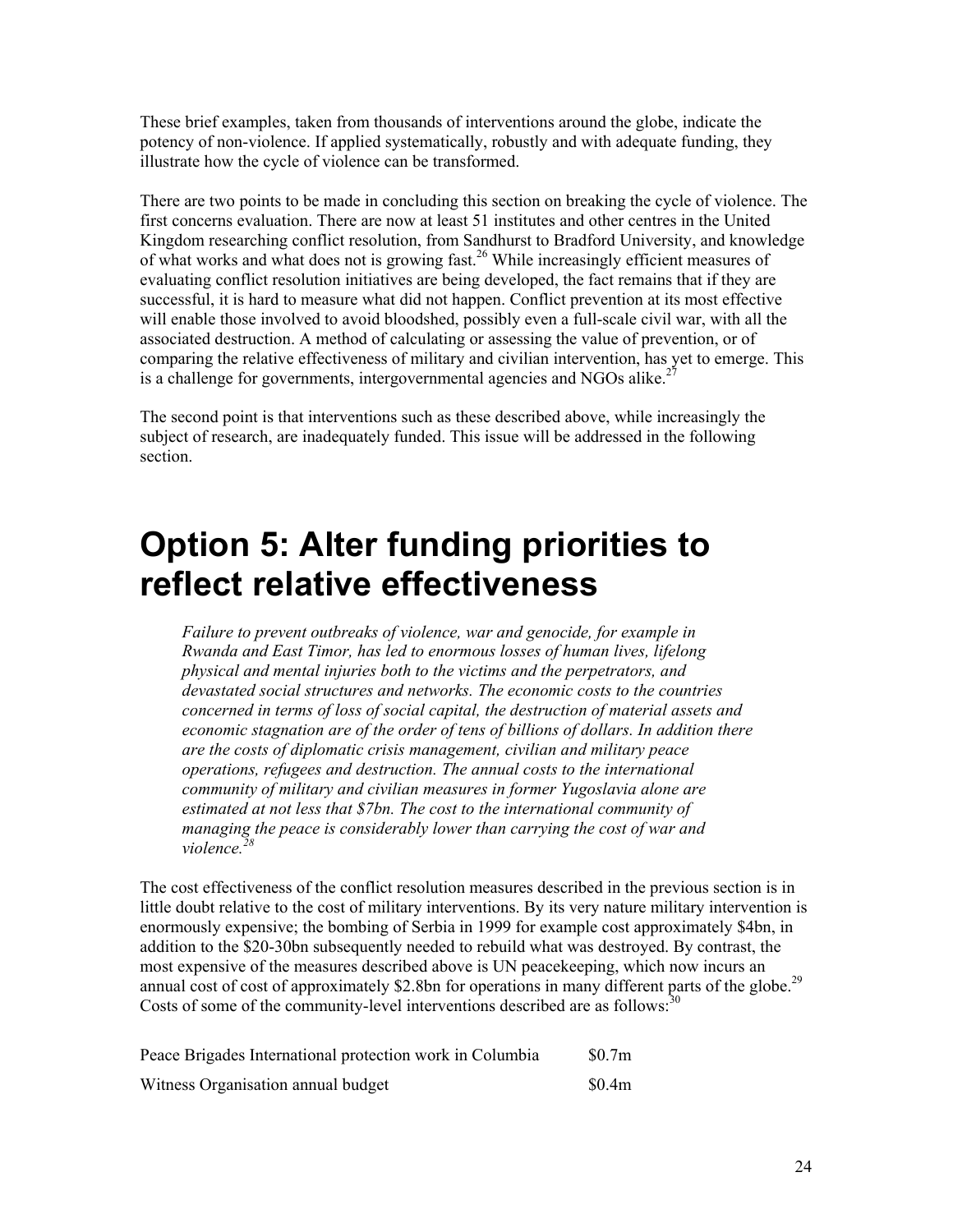| Gun collection scheme in El Salvador                             | \$1.3m |
|------------------------------------------------------------------|--------|
| Community of Saint Egidio mediation in Mozambique                | \$0.4m |
| Search for Common Ground annual budget for work worldwide \$7.0m |        |
| Centre for Peace and Non-Violence in Croatia                     | \$0.4m |
| Truth and Reconciliation Commission, Sierra Leone                | \$8.5m |

Naturally there are many interventions which are not completed, not properly costed, or which do not achieve their aims, but the overall picture is of a very high level of motivation requiring small amounts of funding to produce results. At the same time we are aware of many community-level interventions which were unable to proceed because they could not obtain funding.<sup>31</sup>

# **Funding availability for conflict prevention and conflict resolution**

There are two difficulties in obtaining information on government and intergovernmental expenditure on conflict prevention and conflict resolution. Firstly, activities which could be categorised under a conflict prevention or resolution budget line, can often be categorised under different budget lines. A wide range of initiatives can perform conflict prevention/resolution functions, including: economic assistance, democracy building, arms control, preventive diplomacy, humanitarian aid and truth and reconciliation mechanisms to name but a few. As a consequence of this obstacle, the second difficulty is a lack of disaggregated budgetary information. This problem is present in organisations such as the World Bank as well as national governments.

In the following section we have where possible included the definitions used, and made a first attempt to disaggregate funding allocations.

# **The United Kingdom**

In the 2000 Spending Review the UK government developed, and has since implemented, a new strategy intended

*[to] improve effectiveness of the UK contribution to conflict prevention and management as demonstrated by a reduction in the number of people whose lives are affected by violent conflict and a reduction in potential sources of future conflict, where the UK can make a significant difference.32* 

To facilitate delivery of this target, the conflict prevention and management budget has been organised into two 'pools':

- 1) the Global Pool, chaired by the Secretary of State for Foreign and Commonwealth Affairs (FCO), to which £60m, £68m and £78m has been allocated for the years 2001/2, 2002/3 and 2003/4 respectively;
- 2) the Africa Pool, chaired by the Secretary of State for International Development (DfID), to which £50m per annum for the next three years has been allocated.

The FCO is accountable for the Global Pool. The strategies for this pool have been agreed by ministers, and have been divided into eight priority areas, four geographical (Balkans; Middle and Near East; Russia & the Former Soviet Union; and Central & Eastern Europe), and four functional (UN peacekeeping and peace-building; EU civilian crisis management; Organisation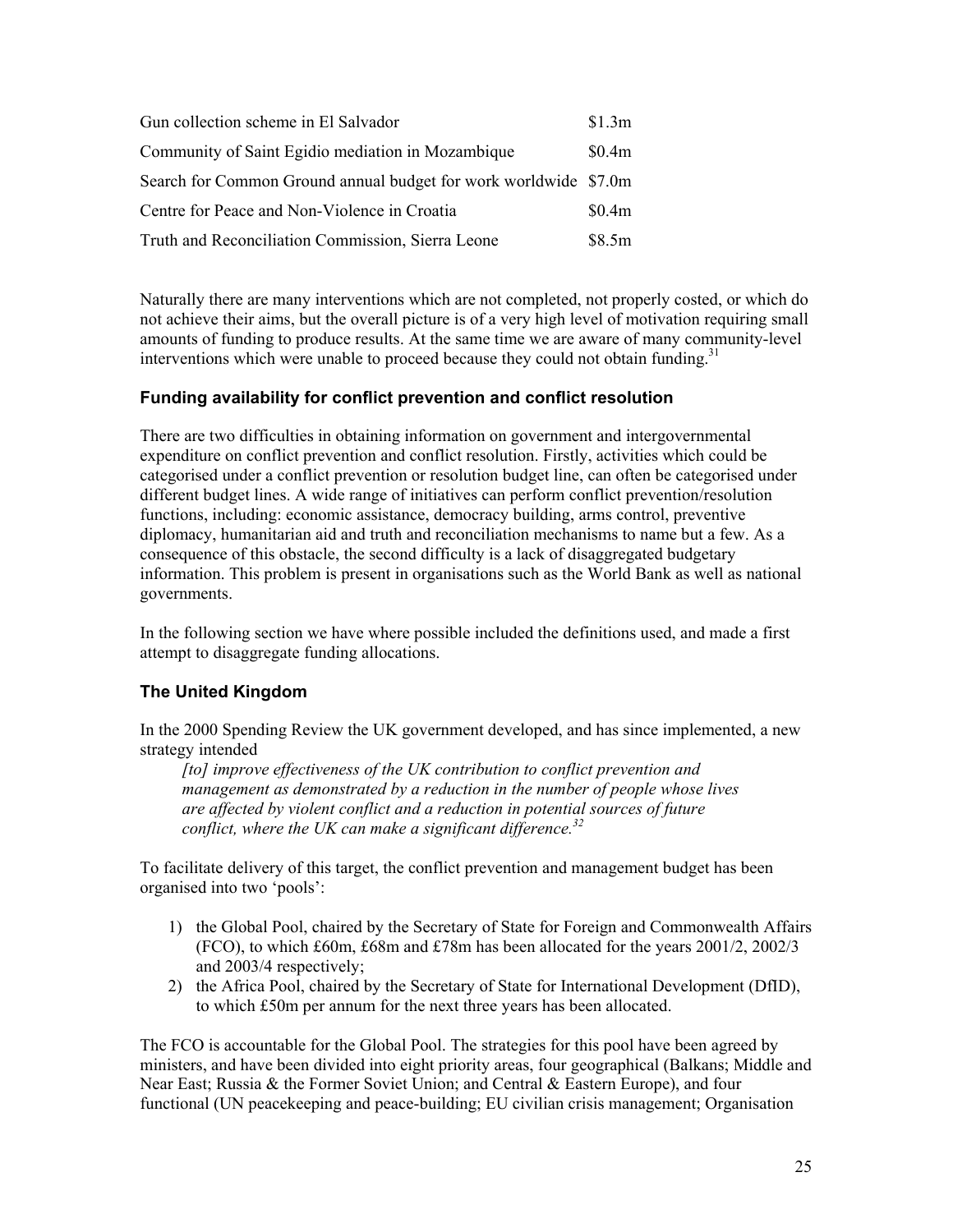for Security and Co-operation in Europe; and small arms). An FCO Policy Paper, Conflict Prevention, identifies discrimination, denial of rights, poverty and unaccountable security forces as the root causes of conflict today, and outlines the FCO approach to conflict in the following terms.



*Source: UK HM-Treasury Spending Review 2002, http://www.hmtreasury.gov.uk/pending\_Review/spe nd\_sr02/report/*

*Preventing conflict is more cost-effective than responding to a situation after the event, when it has reached crisis proportions. This is true in the cost in human lives and rebuilding*  devastated countries when war ends.<sup>3</sup>

In addition to the expenditure for the two pools referred to above, the UK government has committed funds to peacekeeping and enforcement. This budget line differs from the above figures because unforeseen circumstances can create the need for increased s pending on peacekeeping, within a given financial year. The overall peacekeeping and enforcement budget is currently set at £405m, £440m and £405m for the years 2001/2, 2002/3 and 2003/4 respectively.<sup>34</sup>

The UK government deserves praise as being one of the few countries which do publish expenditure on conflict prevention and management and for having made these functions the joint responsibility of the relevant departments (DfID, FCO and MoD). On 18 July 2002 the New Chapter of the Ministry of Defence Strategic Defence Review was published. In section 2.2 reference is made to conflict prevention and management.

*Countering terrorism is usually a long term business requiring the roots and causes to be addressed as well as the symptoms.<sup>35</sup>*

#### In section 30:

*We can try to prevent the conditions that allow international terrorist organisations to operate, we can help less capable states build better capabilities to counter terrorism themselves through our conflict prevention and Defence Diplomacy activities.* 

The budgetary information referred to by MoD in relation to conflict prevention and management is the same as above. It appears that no extra resources are allocated; conflict prevention/management has a ringfenced cross-departmental budget. **Selected UK budgets FY 2002** 

> The bar chart on the left represents expenditure on conflict prevention and management, relative to total departmental budgets for the MOD, FCO and DfID.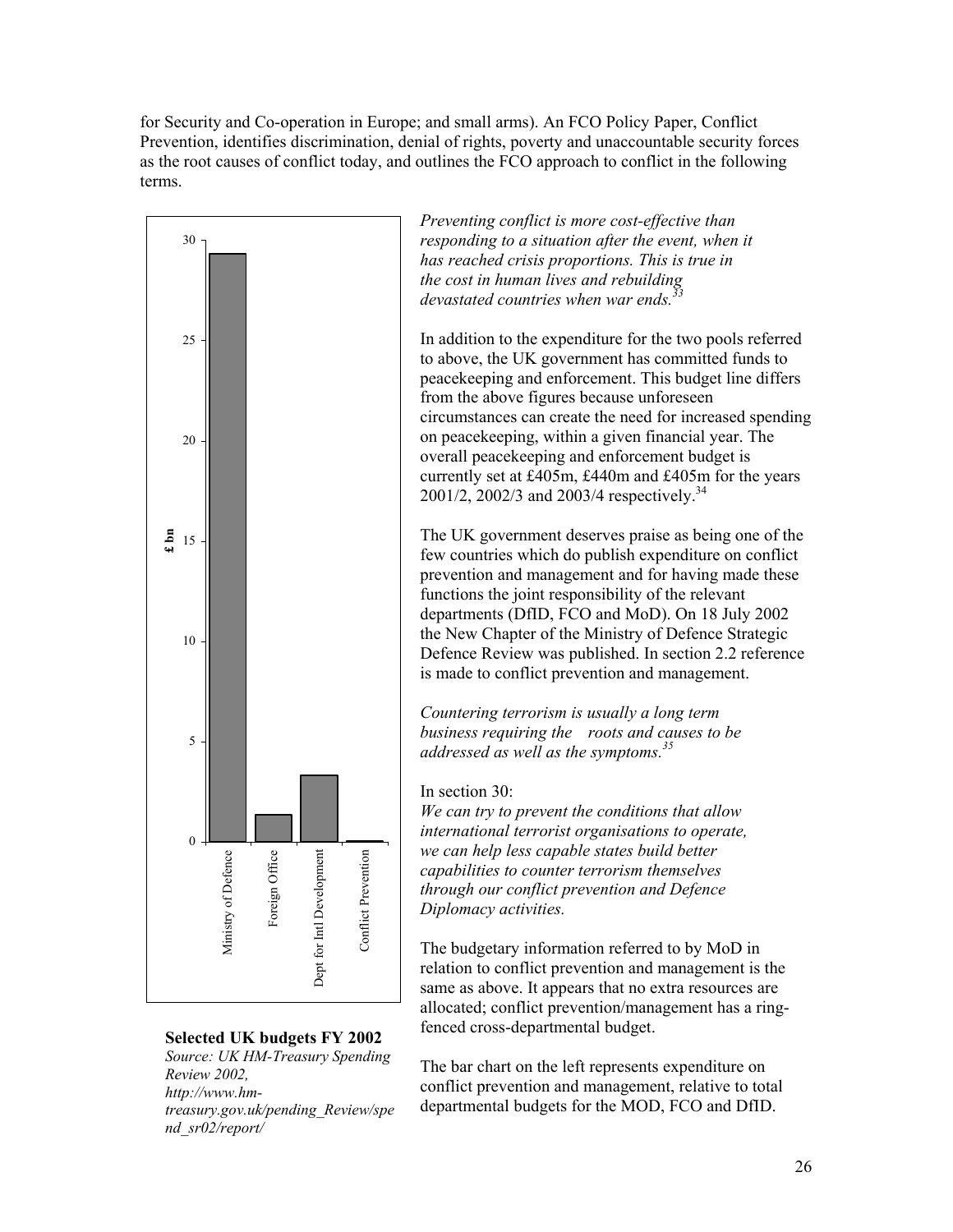# **The United States**

In 2003, conflict management and mitigation will for the first time get a separate government office, the Office for Conflict Management and Mitigation (CMM), under the authority of the Bureau for Democracy, Conflict and Humanitarian Assistance (DCHA) within the United States Agency for International Development (USAID). The requested budget for FY2003 is \$10m (£6.5m). The explanation given for this development makes specific reference to 11 September.



**Selected US budgets FY 2002**  *Source: US Budget Statement 2003 http://www.whitehouse.gov/omb*

*As the terrible tragedy of September 11, 2001, and its aftermath have made clear, violent conflict in a poor, distant country such as Afghanistan can spawn international terrorism that threatens world peace and security… the Agency [USAID] has decided to make addressing the problem of violent conflict in developing countries one of its main objectives.36*

The broader USAID conflict prevention effort crosses a number of bureaus and totals \$50.6m. 37 This is just below 0.6 percent of the total requested USAID budget for FY2003 of \$8.5bn (£5.5bn). As a proportion of the US GDP, the USAID budget stands at less than 0.1 percent. The basis for justifying USAID budgets is as follows:

*…the modest and well-targeted investments the US government makes today in the form of human capital and partnerships with overseas communities will pay economic and political dividends to the United States well into the future.<sup>38</sup>*

The influence which the estimated dividends from 'potential markets' has upon the selection of countries and design of programmes should not be underestimated when analysing USAID expenditure:

*USAID programs are targeted principally at developing and transition nations, which represent the world's last great underdeveloped markets.*<sup>39</sup>

Post 11 September, there is an opportunity for the United States to demonstrate through its AID programmes a new response-ability to local populations and needs, rather than interest-based agendas.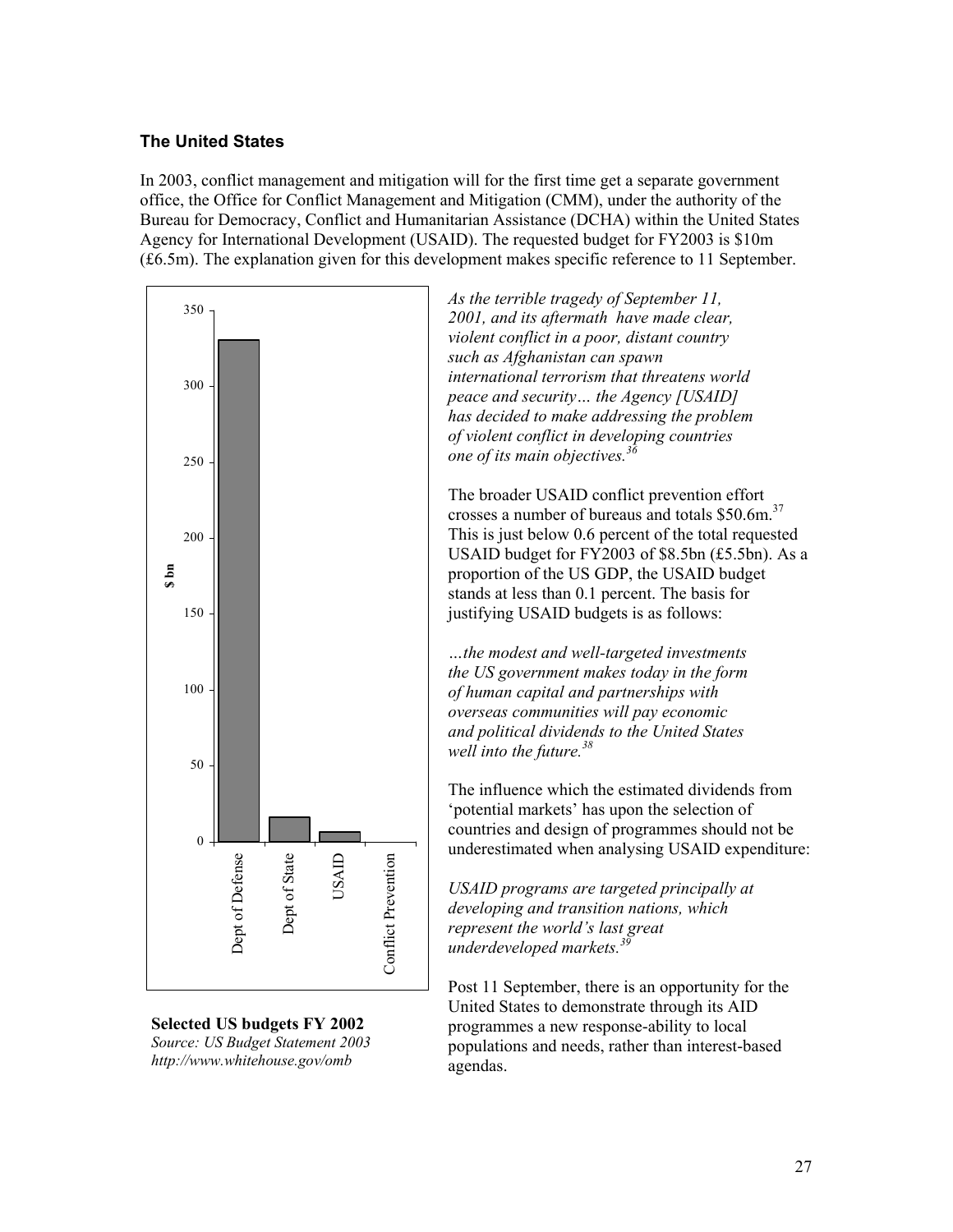If we take \$50.6m dollars to be a conservative estimate for US expenditure on conflict mitigation and management (excluding peacekeeping), we have a figure with which to compare expenditures in different areas.40 For FY2001, the United States spent \$38bn on weapons research alone. The projected expenditure for FY2002 currently stands at \$44bn.

Of the approximately \$1.9 trillion the federal Government will spend in FY2002, about one-third will be discretionary (spending which the administration must request and Congress must act on each year), the rest of the spending is mandatory, expenditure which can only be altered through a change in the law. In the FY2002, Pentagon spending now accounts for over half of all discretionary spending: Military, \$343bn; Housing Assistance, \$30bn; Social Security and Medicare, \$7bn.

It is possible to identify other sources of conflict management and mitigation expenditure from within the USAID budget, so the actual USAID expenditure on conflict management and mitigation is potentially slightly greater than \$50.6m referred to above.41 At maximum the figure would be \$60m, less than 0.02 percent of the defence budget at \$335bn.

#### **Sweden**

The Swedish are one of the few governments, along with the United Kingdom and Canada, to have developed and published working definitions of conflict management and conflict prevention.

*Conflict Management... is a generic term for aid-financed interventions implemented during ongoing armed conflicts, partly for the victims of the conflict, and partly for peace building projects which have the aim of contributing to the solution of ongoing conflicts and creating the requisite conditions for long-term development and long-term peace once a peace agreement has been reached.* 

Conflict Prevention is used to refer to:

*…interventions which have the main objective of preventing outbreaks of violence, the escalation of violence or a return to violence, i.e. which cover all three phases of an armed conflict: before, during and after.* 

In Sweden, the main unit within the Foreign Office dealing with conflict management is the Division for Humanitarian Assistance and Conflict Management, which operates within the Swedish International Development Cooperation Agency (SIDA). SIDA does not commit a fixed amount to 'conflict management and peace building', as this budget comes from a number of entities funded from SIDA's development cooperation budget. The latest figure for SIDA was 740m Swedish Kronor (£50m), dedicated to conflict management and peace building. For FY2000-01, 50 percent of SIDA's humanitarian appropriations were channelled via different UN organisations, 25 percent through international organisations, and 25 percent through Swedish NGOs.

If governmental commitment to conflict prevention and resolution was measured by the quality of reports commissioned on the issue, Sweden's commitment would be unparalleled. Nevertheless it must be said that much of the discussion in Swedish documents is set at the macro level, and would benefit from more detail and more reference to data.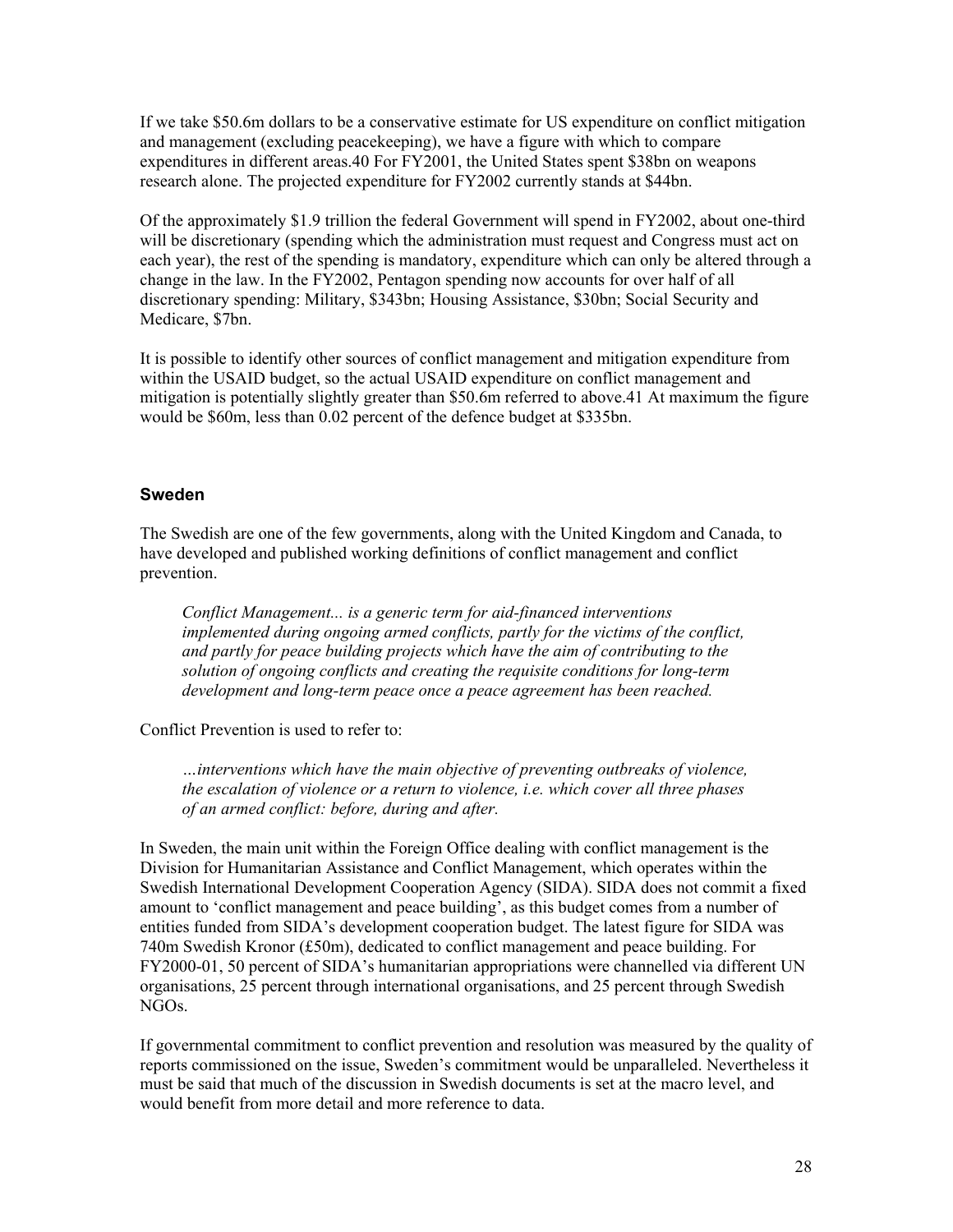SIDA's strategy, like DfID's, is based on a substantial re-evaluation of contemporary causes of conflict, and today's broader security environment, including the concept of security itself.

*Changes in security policies have increased the understanding of the profound, structural security relationships between the factors which cause armed conflicts, for example poverty, democratic issues, systematic violations of human rights, access to resources, ethnicity and the roles of religions.<sup>42</sup>*

It is clear that SIDA has developed substantial strategies and objectives, based on extensive 'conceptually oriented' and 'contextually oriented' background work, to act as policy guidelines. From the official Swedish documents it is also clear that preventative measures, and programmes designed to facilitate conflict resolution, are considered to be preferable to violence. The reasons stated for this are political and economic; conflict resolution is cost effective.

#### **The European Union**

*Conflict prevention and crisis management are at the heart of the EU's Foreign and Security Policy.<sup>43</sup>*

The EU does not have a specific conflict resolution budget. Officials state that it is impossible to put a figure on how much is spent, largely because it is not easy to determine which types of operations should be included under the heading of 'conflict prevention and resolution', and which should not.

The list of means at the European Union's disposal for the prevention of conflict is long: development co-operation and external assistance; trade policy instruments; humanitarian aid, social and environmental policies; diplomatic instruments and political dialogue; co-operation with international partners and NGOs; as well as the tailor-made fashion, with an appropriate mix of instruments, to the specific situations they arise.<sup>44</sup>

In the more specific context of 'crisis management', the EU has implemented an initiative to create a civilian capacity 'to intervene fast and effectively in crisis situations in third countries' the Rapid Reaction Mechanism (RRM).45 This force will be able to help alleviate crises through the provision of such services as human rights work, election monitoring, institution building, media support, police training and the provision of police equipment, and rehabilitation. Although the conflict prevention budget has not been clearly demarcated, the expenditure on the RRM has been demarcated as follows:

FY2000/1 €20m (approx £12.6m) FY2002/3 €25m (approx £15.8m)

In terms of EU budgets, these are hardly substantial amounts. If the EU means what it says, "following the events of September 11th 2001 the need for further investment in a conflict prevention capacity is clear",46 then action is called for on two fronts:

- clearly specified budgets for conflict prevention and conflict resolution; and
- funding in amounts commensurate with EU-stated policy.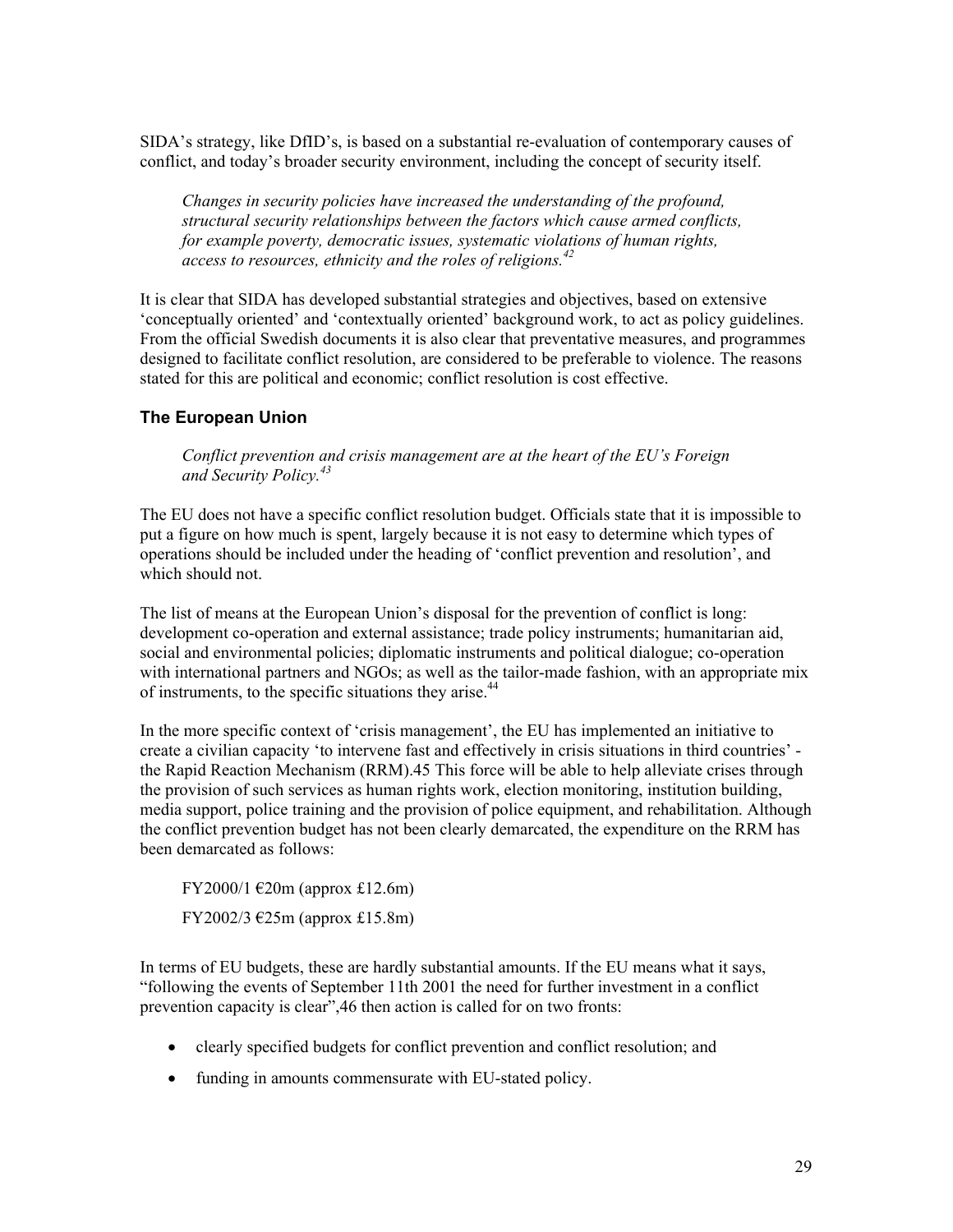# **The Organisation for Security and Cooperation in Europe (OSCE)**

The OSCE is an intergovernmental organisation comprised of 55 participating states, from Albania to France to the United States. It is the largest non-military security organisation in the world, active in early warning, conflict prevention, crisis management, and post-conflict rehabilitation. Its headquarters are in Vienna, and there are offices in Copenhagen, Geneva, The Hague, Prague and Warsaw. Its mission is as follows:

*Conflict prevention and post-conflict peace-building as well as the promotion of human rights and democracy are the main tasks and activity fields of the Organization for Security and Co-operation in Europe (OSCE). These contribute decisively to eliminating the most important causes of conflict and to creating the basic prerequisites for peace, security and stability in Europe.47*

Regarding terrorism, the OSCE could perform an extremely valuable role. Since the break up of the former Yugoslavia and the Soviet Union, the OSCE has transformed itself into an organisation with some 4000 people in field missions in nineteen countries of the region. These missions have helped to end civil war and manage conflict in Tajikistan, Ukraine, Macedonia, Moldova and Georgia. The OSCE also played a major role in building civil society in postconflict Bosnia and Kosovo. Such long-term resident missions deal with specific issues at the local level, building partnerships and defusing conflicts before they erupt. They therefore have a great potential to deal with conditions which breed terrorism in Europe and Eurasia. Political and economic instability blights so much of the central Asian region, conditions that breed terrorist organisations. If the OSCE were expanded to cover areas such as Central Asia and the Caucasus, it would address many fundamental causes of terrorism.

Despite the value of the OSCE, the organisation is little known in either the United States or the United Kingdom.48 This problem contributes to one of the fundamental challenges facing the OSCE, namely its capacity to fill the civilian vacancies, and therefore fulfil its mandate. For example, in 1998 it took over six months for the OSCE to recruit only half the number of civilian personnel necessary to set up a civilian monitoring mission in Kosovo.49 Subsequently, the OSCE set-up its 'REACT' scheme which enables:

*...personnel to be hired according to fixed categories and levels of responsibility using standard and online application forms across all 55 member states of the OSCE. Currently, over 1200 international civilian staff are seconded to the OSCE missions in 22 countries.<sup>50</sup>*

The public information officer at the OSCE reports that since the OSCE is primarily a tool for early warning, conflict prevention, crisis management and post conflict rehabilitation, almost all of the budget is committed to conflict resolution and prevention. The OSCE's total budget for 2000 was €207m (£130m) and for 2001 €179m (£115m).

The only comparable figure for an inter-government organisation dealing with conflict would be that of NATO, a military alliance of nineteen nation-states. NATO operates on a very different basis. Most of its resources are provided by member states on an individual contribution basis, so that its central budget would not reflect the resources allocated to the organisation. Its central budget in 2001 was approximately  $E$ 850m (£540m), coordinating forces from member states with total defence budgets of approximately  $\epsilon$ 500bn (£320bn).<sup>51</sup>

#### **The World Bank**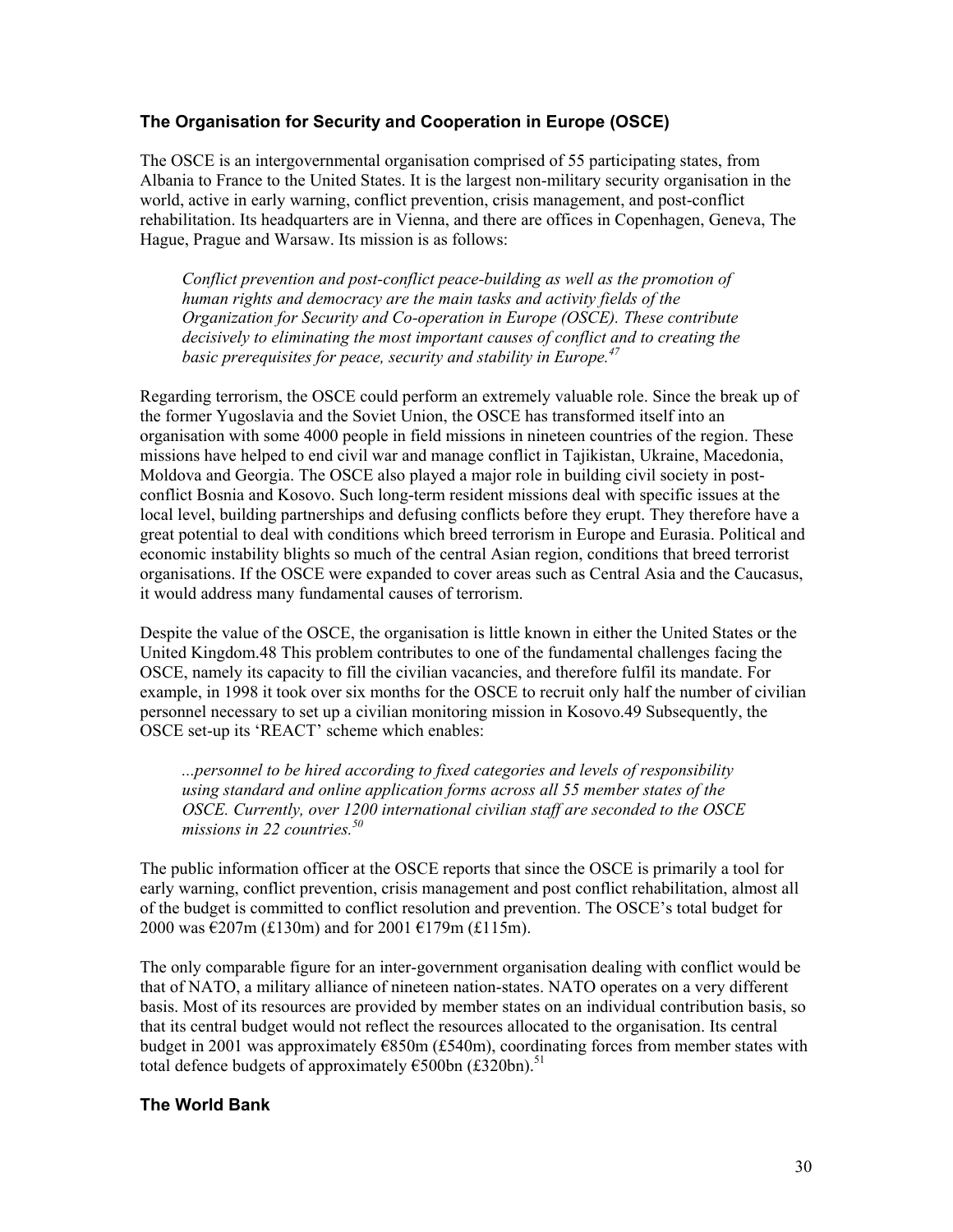Regarding conflict, the World Bank recognises that conflict 'adversely [affects] the Bank's core mission of poverty reduction'. In January 2001 the Bank distributed an operational manual to its staff, in which the Bank's three objectives in relation to conflict are spelt out.

- In countries the Bank determines are vulnerable to conflict: promote economic growth and poverty reduction, and minimise the potential causes of conflict.
- In countries in conflict: poverty reduction and asset protection, information provision, undertake conflict impact studies (from an economic perspective), prepare for opportunities.
- In transition countries: support economic and social recovery and sustainable  $develoment.<sup>52</sup>$
- •

Conflict prevention issues are very new to the Bank, and it has not yet developed the capacity to monitor them to provide data on costs or evaluation. Under the direction of Paul Collier (Director of the Development Research Group within the World Bank), economic analyses of the causes of conflict (specifically civil war) are rapidly growing in influence both inside and outside the Bank. The recommendations arising from such an analysis are controversial.

The fundamental finding of Collier's extensive research is that: "civil wars occur where rebel organizations are financially viable".<sup>53</sup> The protest discourse is, he believes, utilised by the rebel movements much as image is to a business. The sense of grievance which fuels the protest discourse may or may not be based on an objective grievance. According to Collier:

*…the economic theory of conflict argues that the motivation of conflict is unimportant; what maters is whether the organization can sustain itself financially.54* 

To ensure financial viability, rebel organisations have to find a source of revenue. The necessity leads to predatory behaviour. Therefore, it is the "feasibility of predatory behaviour which determines the risk of conflict".<sup>55</sup>

It is not hard to imagine that governmental agencies bound by target-based measures would be drawn to the qualitative nature of Paul Collier's increasingly influential work on the causes of conflict. This approach makes testing policies and evaluating initiatives against measures such as Public Service Agreements more feasible. However, owing to the emphasis this approach places on the financial causes of conflict, it entirely fails to address the issues which influence the 'cycle of violence' discussed in the previous section, and ignores budgetary requirements for reconciliation and post-conflict reconstruction.

Our preliminary research for this section reveals that in official statements regarding conflict prevention and resolution, fine sentiments are rarely supported by the funds necessary to carry them out. Governments and intergovernmental organisations have not published, and are only recently beginning to carry out, research into the cost effectiveness of conflict resolution and conflict prevention. There is, however, a developing consensus that conflict resolution and conflict prevention are cost-effective relative to military interventions (see sections on the United Kingdom and Sweden above) especially when one considers the fact that military interventions frequently occur too late, and are as much characterised by confused objectives as efficient execution.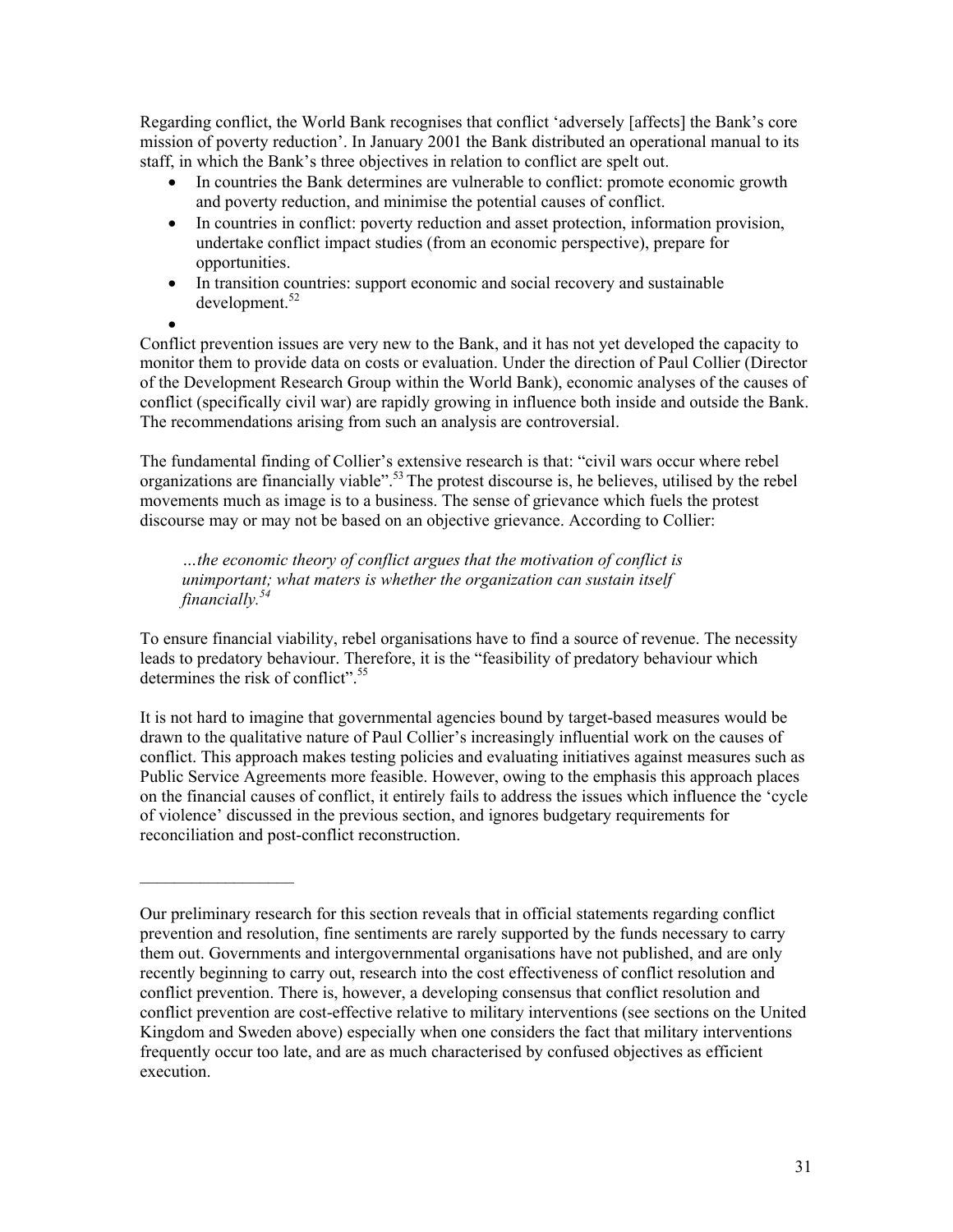This shift of attitude is beginning to stimulate much needed research at governmental level into various aspects of conflict resolution and prevention. Aspects of conflict prevention in particular need of further research include:

- What is the most effective mix of government intervention, intergovernmental agencies, NGOs and local grassroots initiatives?
- What is the most efficient method of identifying and supporting competent grassroots initiatives?
- What factors influence the effectiveness of an initiative?
- What techniques are replicable under which conditions?
- In a given conflict situation, if the amounts spent on military intervention in a previous similar situation are allocated to a systematic, robust programme of non-military interventions, are the results more positive and long-lasting, or less?

This is an era characterised by unprecedented global networks and interdependence, as well as by asymmetrical warfare. The use of force and counter-force will not break historically embeddeed cycles of violence. A major policy-watershed is called for; a policy-shift which engages with the needs and fears of others before these culminate in outbreaks of war. Responsible engagement and more support for conflict resolution initatives by people at the front line are fundamental to any serious approach to threat reduction and human security.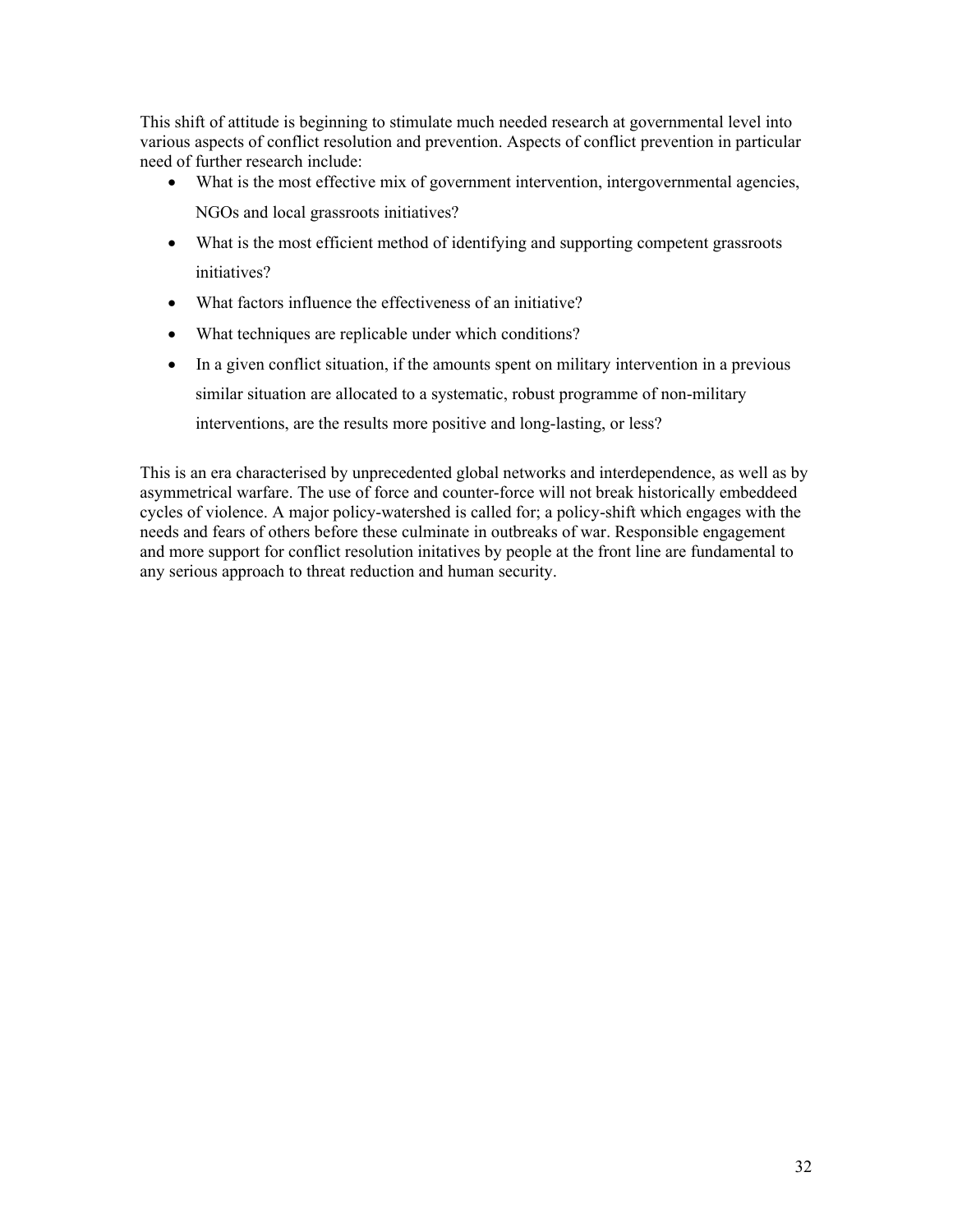# **Conclusion**

This report has examined the effectiveness of the 'war on terrorism' and outlined options open to western governments in dealing with the harsh challenges of political violence.

The Taliban have been removed from power in Afghanistan, but there are serious concerns over future stability, especially the slide from warlordism into more general conflict outside Kabul. After the withdrawal of al-Qaida from Afghanistan, US intelligence sources believe that its capability for further action is largely intact.

An attack on Iraq is a separate issue from the 'war on terrorism', and was part of the Bush administration's policy before 11 September. It is unlikely that making an example of the Iraqi regime would discourage other states from pursuing policies unacceptable to Washington. They are more likely to take the asymmetric route, including secretive development of deterrent capabilities and the use of surrogates and paramilitaries rather than conventional forces that would be susceptible to attack. A determined effort to seek a just settlement between Israel and the Palestinians would better serve US interests in the region and limit the capabilities of the current Iraqi regime. To prevent the terrorist use of weapons of mass destruction (WMD), stocks of fissile materials must be put under comprehensive international safeguards, export controls tightened, and rivalry between intelligence agencies dropped in favour of cooperation.

At a more fundamental level, the cycle of violence which frequently produces terrorism must be addressed. The cycle can be broken if adequate funding is allocated to those non-violent methods of intervention which have been shown to be effective. Currently, these interventions receive considerably less than one percent of the funds available to military intervention.

This need not be the case. The examples cited in this paper are just some of the many examples of an alternative approach to security that offers so much. One year after the 11 September attacks, the audit of the results of traditional military responses shows continuing tensions, the risk of further attacks and new dangers, especially in the Middle East. It is appropriate to promote other viable responses.

It is particularly important that leadership is forthcoming, not just from civil society, but from governments in Europe and elsewhere. We need to move away from the false notion of military control with all its inherent risks. We have an opportunity to choose instead a condition of international stability based upon peace and justice, and non-violent approaches to conflict prevention and resolution.

# **Acknowledgements**

The authors are grateful to Judith Large (CREATE), Liz Kingsnorth (Kingsnorth Alchemy) and Andy Carl (Conciliation Resources) for kindly commenting on parts of the manuscript, and to Paul Ingram (Oxford Research Group) for his skill in editing, graphics and layout. Responsibility for the text remains entirely the authors' own.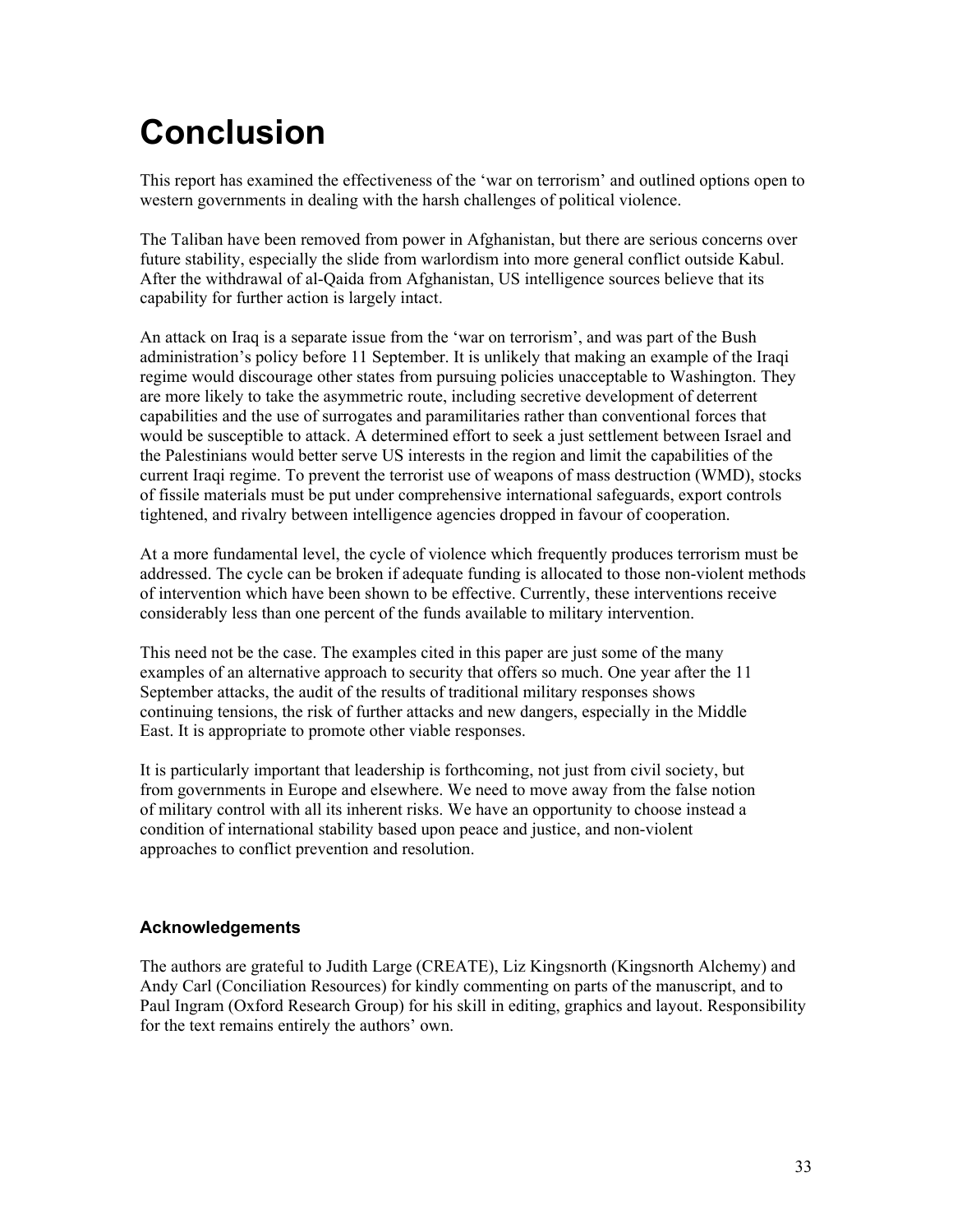### **Endnotes**

- 1. Interview with Elaine Scioline, Senior Correspondent, New York Times, for PBS Frontline, 18 October 2001.
- 2. 'Bush team is divided on policy toward Iraq', Robin Wright, International Herald Tribune, February 15 2001.
- 3. Interview with Elaine Scioline, Senior Correspondent, New York Times, for PBS Frontline, 18 October 2001.
- 4. 'Rumsfeld: Iraq may be target', BBCi, 28 October 2001.
- 5. Quoted from: Iraq Sanctions and the War Against Terrorism, CAFOD Briefing Paper, Catholic Fund for Overseas Development, London, 8 August 2002).
- 6. Foreign Secretary Jack Straw agreed on 28 August 2002 with the Foreign Affairs Committee of the House of Commons to consider restoring the UN Inspection System as the goal of UK policy on Iraq.
- 7. For further information of the potential terrorist use of weapons of mass destruction see Barnaby. F., The New Terrorism: A 21st Century Biological, Chemical and Nuclear Threat, Oxford Research Group, Oxford, 2001.
- 8. Purver, R., 'Chemical and Biological Terrorism: New threat to public safety', Conflict Studies, Research Institute for the Study of Conflict and Terrorism, no. 295 December 1996/January 1997.
- 9. Schmid, A. P., 'Terrorism and the Use of Weapons of Mass Destruction: From where the Risk?', Terrorism and Political Violence, Volume 11, Number 4, Winter 1999.
- 10. Lovins, A. B., 'Nuclear Weapons and Power? Reactor Plutonium', Nature, London, no. 283, pages 817-823 and typographical corrections, 284, 190, 1990.
- 11. For further information on the potential terrorist use of weapons of mass destruction see Barnaby, F., The New Terrorism: A 21st Century Biological, Chemical and Nuclear Threat, Oxford Research Group, Oxford, 2001.
- 12. Recent titles on peacekeeping include: Shawcross, W., Deliver Us From Evil: Peacekeepers, Warlords and A World of Endless Conflict, Bloomsbury. 2001; Rose, M., Fighting for Peace, Time Warner Paperbacks, 1999; Gordon, S. and Toase, F. (eds.), Aspects of Peacekeeping, Frank Cass Publishers, 2001; United Nations General Assembly Security Council, Report of the Panel on United National Peace Operations, A/55/305, August 2000.
- 13. Annan, K., 1999. Quoted in Shawcross, 2001 (ibid.), page 376.
- 14. International Herald Tribune 27.1.99
- 15. Mathews, D., War Prevention Works: 50 stories of people resolving conflict, Oxford Research Group, 2001, page 55 (many of the examples which follow are taken from this volume).
- 16. ibid. page 97.
- 17. SIPRI Yearbook 2001, Stockholm International Peace Research Institute, Oxford University Press, 2001.
- 18. Ingram, P. and Davis, I., The Subsidy Trap: British Government Financial Support for Arms Exports and the Defence Industry, Oxford Research Group and Saferworld, July 2001.
- 19. See, Understanding and Supporting Security Sector Reform, DfID Guidance Report. 2002.
- 20. Wilson, R. A., in de Brito, A. B. et al (eds.), The Politics of Memory: Transitional Justice in Democratizing Societies, Oxford University Press, 2001, page 201.
- 21. Shawcross, W., 2001 (op cit.), page 355.
- 22. ibid. page 76.
- 23. See http://cain.ulst.ac.uk/issues/educ/init.htm (cited 28 August 2002).
- 24. See following link for discussion of truth commissions: http://www.iss.co.za/Pubs/Monographs/No68/Chap11.html#Anchor-4158 (cited 28 August 2002)
- 25. Hesse, C. and Post, R. (eds.), Human Rights in Political Transitions: Gettysburg to Bosnia, Zone Books, 1999.
- 26. See, Miall, H. Ramsbotham, O. and Woodhouse, T., Contemporary Conflict Resolution, Polity Press, 1999. Francis, D., People, Peace and Power: Conflict Transformation in Action,